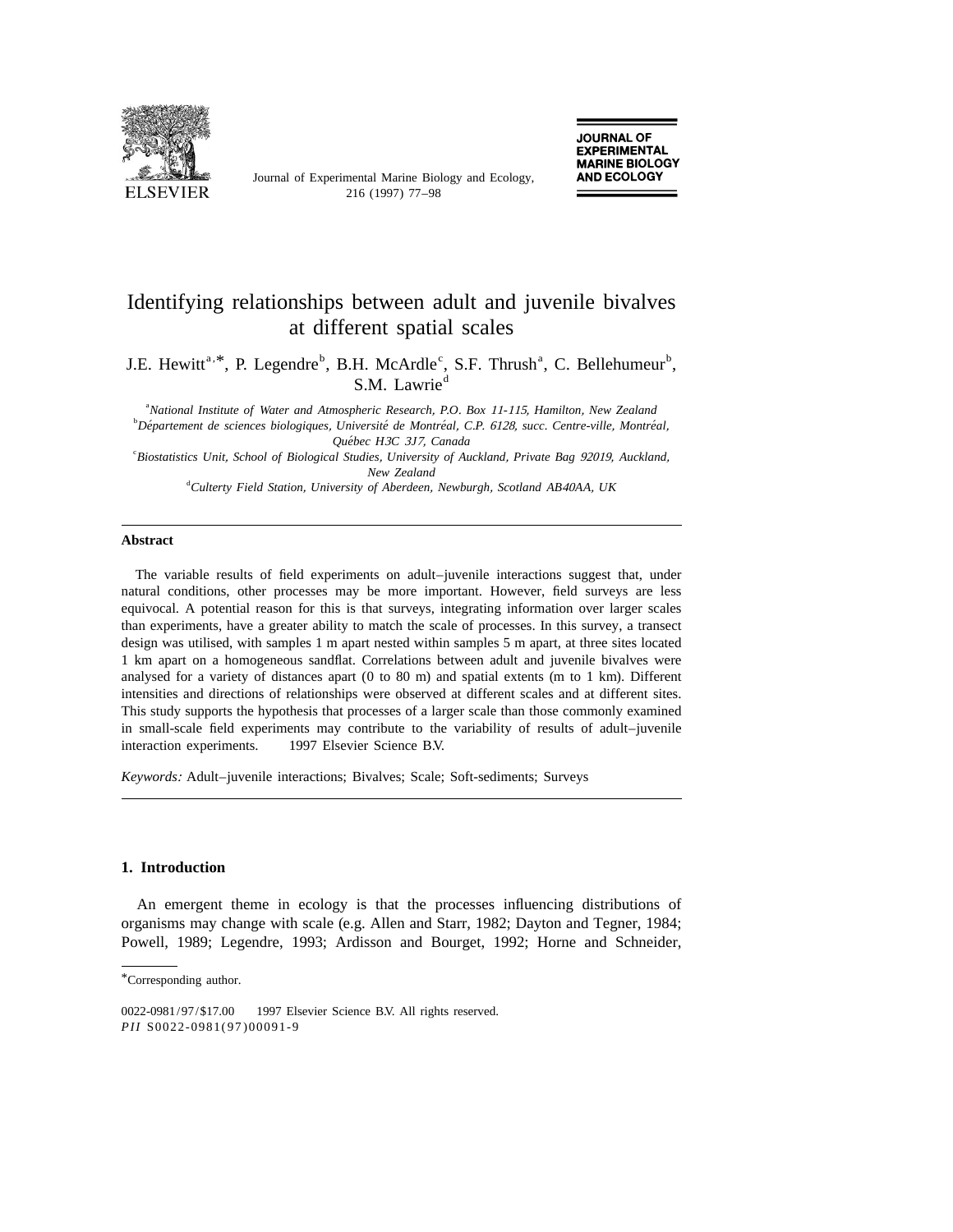1994). Field experiments are often used to develop a mechanistic understanding of how ecological processes operate over a limited range of spatial and temporal scales. However, it is not at all clear how processes demonstrated experimentally on a limited scale may affect observations made on a larger scale, or even how experimental results from one scale may be compared with those from another.

In fact, the results of different field experiments investigating adult–juvenile softsediment bivalve interactions do not clearly reveal generalities (Olafsson et al., 1994), particularly when experiments which elevated adult densities well above natural levels are excluded. Olafsson et al. (1994) did report some degree of consistency in results by characterising the adult bivalves on the basis of feeding mode. For example, suspension feeders are less likely to inhibit juveniles than deposit feeders. However, even experiments on deposit feeders often fail to show consistent inhibition of larvae and juvenile abundance patterns (Hines et al., 1989; Thrush et al., 1992, 1996). Other factors, such as differences in habitat characteristics, may also be important in mediating the adult–juvenile interaction (Olafsson, 1989; Ahn et al., 1993; Thrush et al., 1996).<br>Results from small-scale field experiments (e.g. plot sizes of cm<sup>2</sup>–m<sup>2</sup>) on the nature

of adult–juvenile interactions of both deposit-feeding and suspension-feeding bivalves that have been carried out in conjunction with larger-scale surveys often have not supported the relationships identified by the survey (e.g. Andre and Rosenberg, 1991; Bachelet et al., 1992). There are a number of potential reasons for this dichotomy. For instance, surveys are usually conducted over a larger scale, and thus may incorporate more density and habitat variation, than field experiments. Also, the lack of effect demonstrated by many experiments has been attributed to the design and power of the experiment (Young, 1989). Surveys frequently have a larger number of samples than experiments, and thus a greater power to detect density dependence (Solow and Steele, 1990). However, Black and Peterson's (Black and Peterson, 1988) small-scale experiment found no inhibition by a large suspension feeding bivalve on juveniles, despite having high power. Still another potential reason for the dichotomy between survey and experimental results, is that the actual processes affecting the distribution of adults and juveniles are scale dependent.

Attempting to investigate distribution patterns and processes over a range of spatial scales can result in excessively large and expensive field programmes. In this paper we use a study design that allows characterisation of different scales of spatial heterogeneity (1 m to 1 km) with relatively few samples. Spatial patterns in abundance of size classes of the common bivalve species found in this study (*Macomona liliana* Iredale and (*Austrovenus stutchburyi* (Gray)) are identified for use in the design of more extensive surveys and experiments (Legendre et al., 1997; Thrush et al., 1997b). Changes in the nature of adult–juvenile bivalve interactions with spatial scale are also investigated, as such changes could account for the observed variations in the outcome of experiments and the potential for discrepancies between experimental and survey results. Three complementary techniques are used: cross-correlograms (common in geostatistical analyses); principle component analysis; and tests for differences between correlation coefficients derived from different spatial extents. The survey design incorporated the possibility that the presence and size of spatial patterns, and the presence and scale of adult–juvenile interactions, may be dependent on the presence of hydrodynamic gradients within the study site.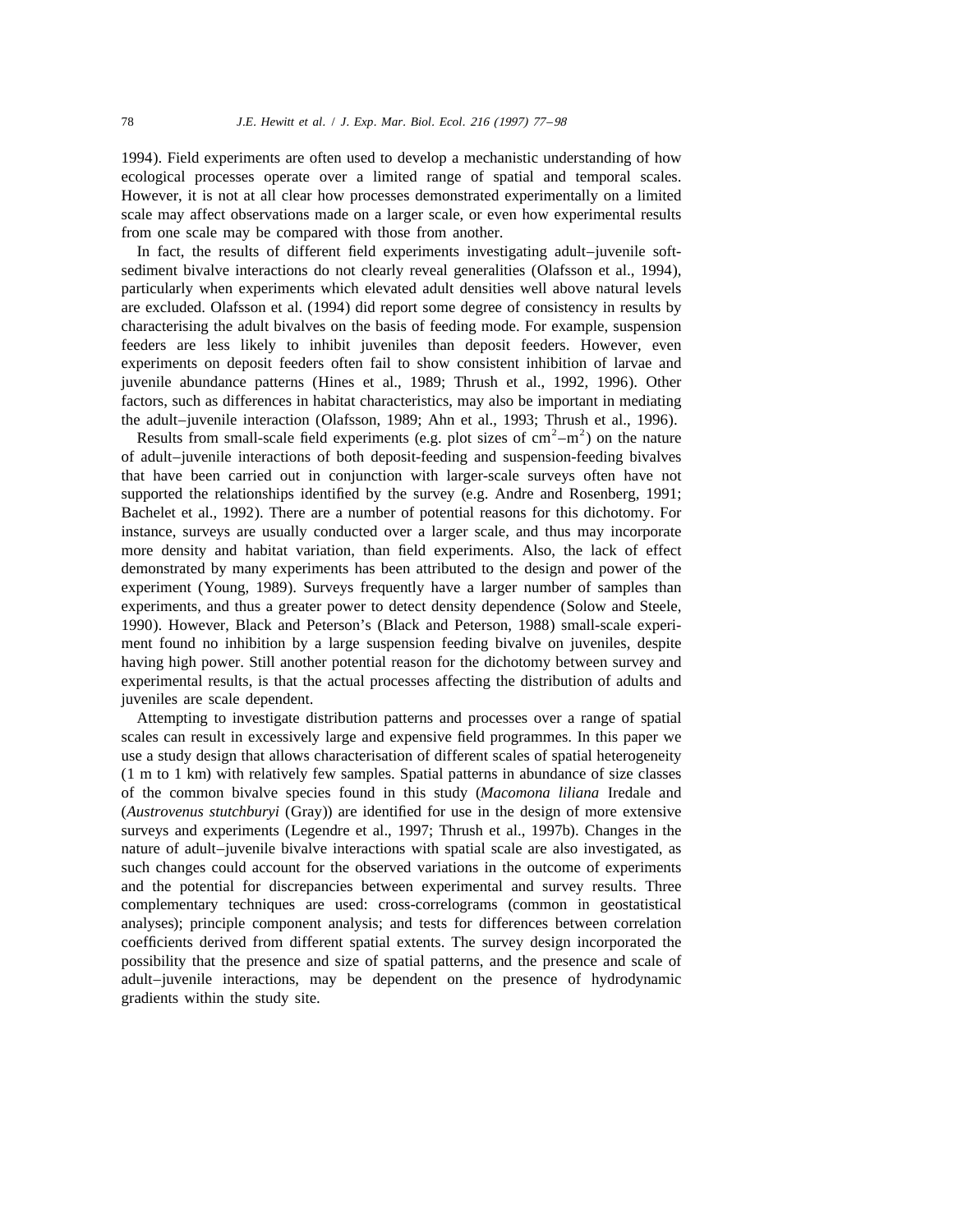## **2. Methods**

## 2.1. *Study species*

*Macomona*  $\leq$  5 mm (longest shell axis) are restricted to the upper 2 cm of sediment and have routinely been found moving both with sediment bedload and in the water column (Cummings et al., 1993; Commito et al., 1995; Cummings et al., 1995; Hewitt et al., in press). Adult *Macomona* (here defined as  $> 10$  mm longest shell axis) live deeper in the sediment (ca. 10 cm) and feed at the sediment surface by means of a long inhalent siphon. At some stage between  $\leq 5$  mm and  $> 10$  mm, *Macomona* change their life style markedly. In contrast to *Macomona*, both the adult and juvenile life stages of *Austrovenus* live in the near-surface sediment and suspension feed with short inhalent siphons. Analysis of the spatial distributions of different size classes of this species (Hewitt et al., 1996; Legendre et al., 1997) reveals strong similarities between size classes, indicating that behaviour and patch size of different-sized individuals forms a continuum. *Austrovenus*  $\leq 2.5$  mm (longest axis) are frequently found moving with the bedload (Commito et al., 1995) and, less occasionally, in the water column (Pridmore et al., 1991; Cummings et al., 1995). Juveniles of this species were, therefore, separated into 2 size classes:  $\leq 2.5$  mm (small juveniles) and 2.5–10 mm (large juveniles).

#### 2.2. *Study sites*

The study was conducted on an extensive intertidal sandflat near Wiroa Island (37° 01′ S, 174° 49′ E) within Manukau Harbour (340 km<sup>2</sup>), New Zealand. The 5 km<sup>2</sup> area of intertidal sandflat near Wiroa Island is exposed to the prevailing south-westerly wind with a fetch of 4 km (at mid tide) to 11 km (at high tide). A general description of the study area is presented in Thrush et al. (1997a). Recruitment of bivalves to the macrofauna occurs all year round, although it is especially pronounced in late January to early February (Thrush et al., 1996).

Three sites (Fig. 1(a)) of predominantly fine sand, spanning 1 km of the sandflat, were located at mid-tidal height. The three sites all represented one habitat type, with few visible differences observed. Site 1 was essentially flat; site 2 covered an area of long (25–30 m) sand waves with very low amplitude (10–20 cm), and site 3 included 10 *Zostera* spp. patches (mean radius  $\approx$  2 m), each of which raised the sediment surface up to 8 cm compared to non-vegetated areas.

## 2.3. *Sampling design*

At each site, samples were collected from two transects running perpendicular to each other to form a cross. The time between the tide first starting to cover (or expose) each cross and the cross being completely covered (or exposed) was less than 20 minutes at all sites. As we thought that hydrodynamic gradients may result in larger-scale patterns than would be the case if there was no gradient, we structured our sampling to be more detailed in the direction of the anticipated hydrodynamic gradient. Thus we used a long (150 m) and a short (110 m) transect to form each cross. The long transect ran parallel to the estimated direction of maximum wave exposure. At site 1 we were unable to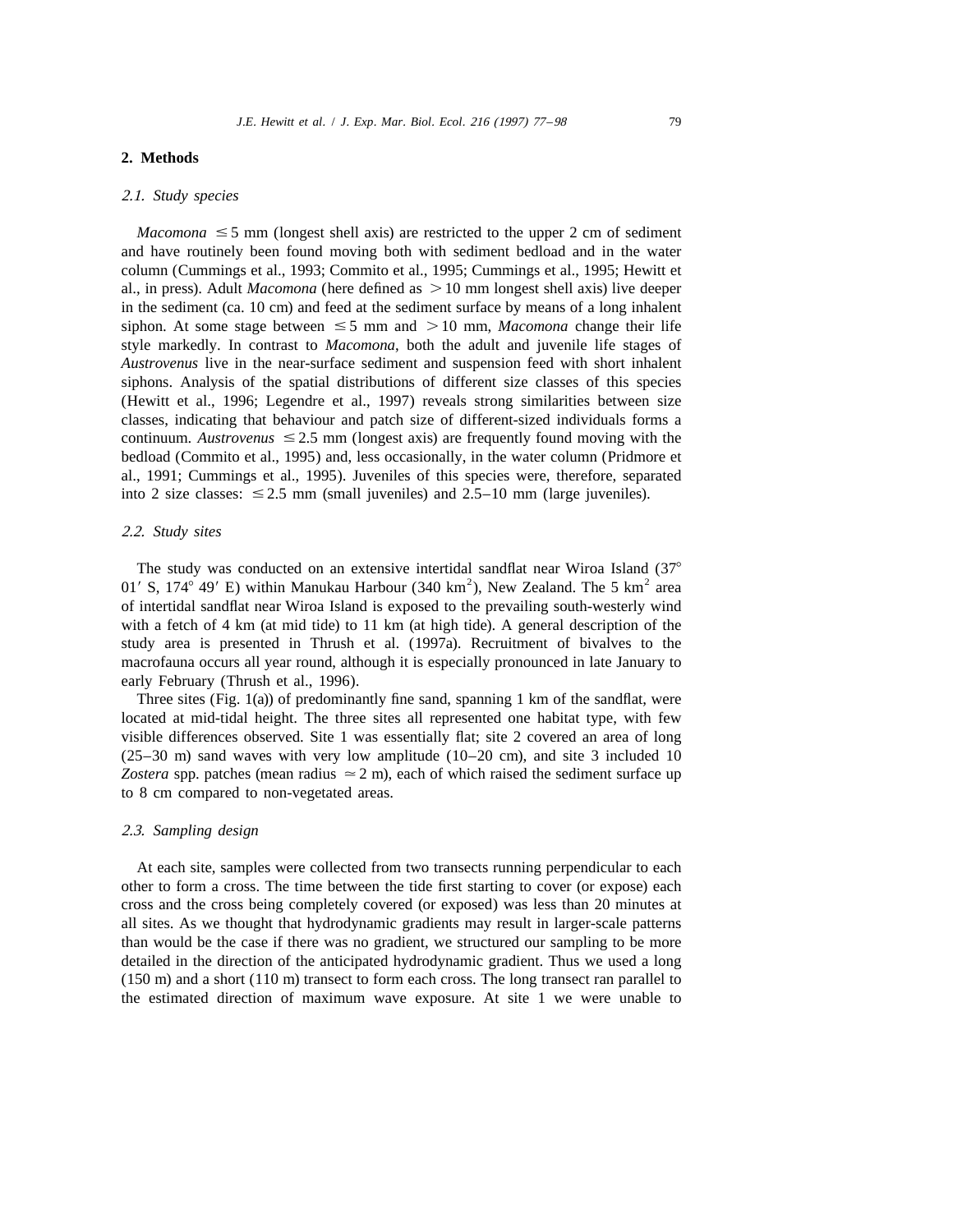

Fig. 1. (a) Position of the three sites and six transects on the Wiroa Island sandflat relative to channel markers (\*) and a later (Legendre et al., 1997) study site. The flood and ebb directions are shown by dashed lines. (b) Sample positions were regular with a 1 m lag nested inside a 5 m lag along the 150 m transect.

determine this direction a priori so each transect was 150 m long. A hydrological model later showed that at each site, one transect ran roughly perpendicular to the direction of the flood and ebb tidal currents (Fig. 1(a)). Henceforth, this direction will be called the perpendicular direction, while the direction parallel to tidal flow and maximum wave exposure will be called the parallel direction.

In order to gain the maximum amount of information from the minimum number of samples, core samples (10 cm diameter, 13 cm deep) were collected at small (1 m) inter-sample distances (i.e. lags) nested within a larger (5 m) lags (Fig. 1(b)). Again the sampling was more detailed in the direction of the anticipated hydrodynamic gradient. Thus, samples on the 150 m transects were taken at 1 and 5 m lags over the whole transect. On the 110 m transects, however, samples were taken in 4 blocks with each block separated by 9 m. Ten samples, therefore, were collected from each block at distances of 1, 5, 6, 10, 11, 15, 16, 20, 21 and 25 m from the start of the block.

Samples were collected on 12 December 1993, sieved (500  $\mu$ m mesh screen) and the residue fixed in 70% isopropanol with 0.1% rose bengal in seawater. In the laboratory, macrofauna were sorted, identified, counted, and preserved in 70% isopropanol. The longest shell axis of preserved specimens of bivalves was measured (with an ocular micrometer) and assigned to 1 of 5 size classes (i.e.  $x \le 2.5$  mm,  $2.5 \le x \le 5$  mm,  $5 < x \le 10$  mm,  $10 < x \le 20$  mm, and  $> 20$  mm). The remaining shell hash material from each sample was dried at  $60^{\circ}$ C for 48 h and weighed.

Samples of the surficial 2 cm of sediment were collected for grain size analysis (Folk, 1968), at 10 m intervals along each transect at sites 1 and 2 only. The geographic position of the transects relative to one another was determined by surveying with a Geodimeter 140, as was elevation at 1 m intervals along each transect at each site. The incoming tide prevented collection of elevation measurements on the 110 m transect at site 3.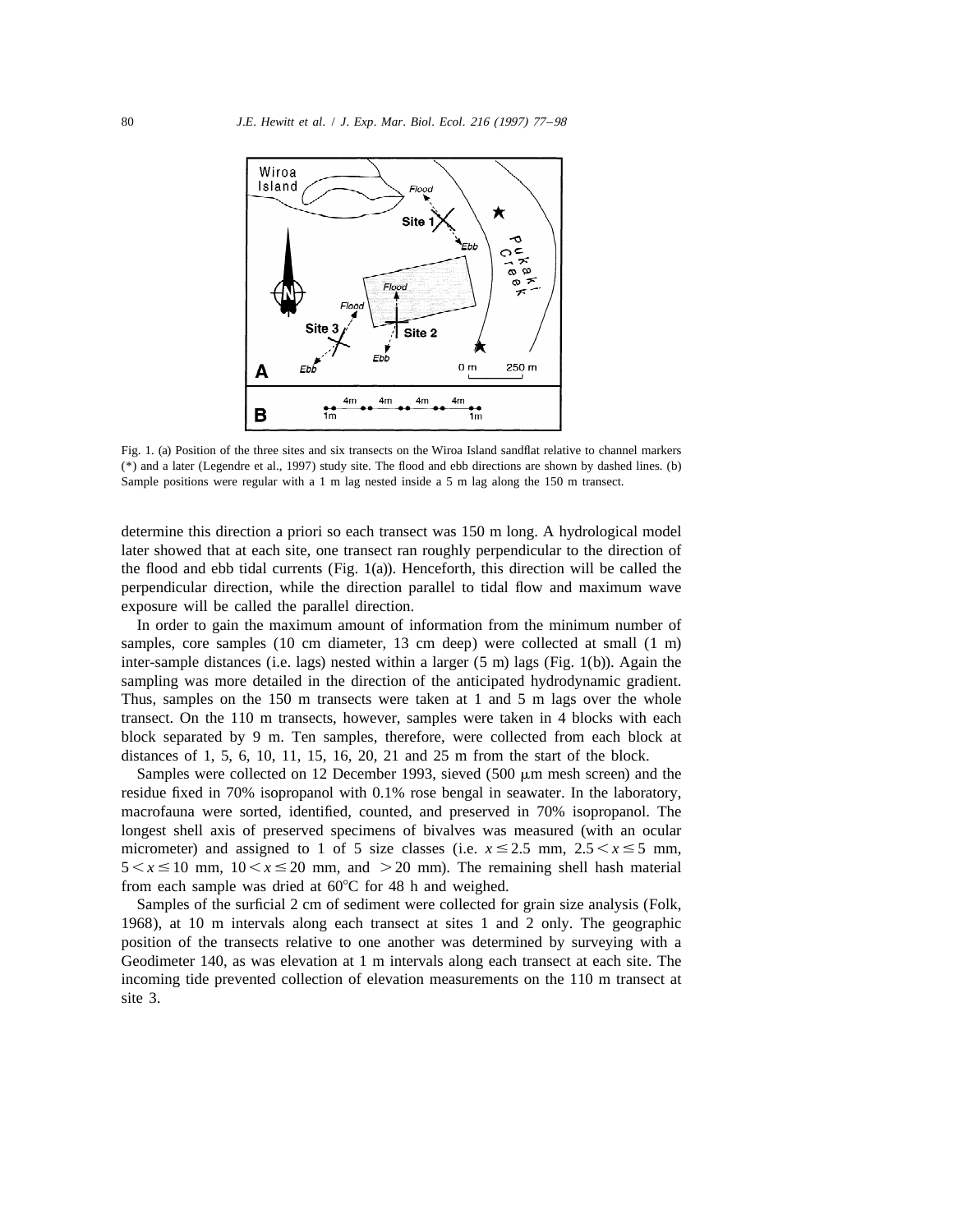#### 2.4. *Data analysis*

2.4.1. *Variations in abundances of bivalve species and size classes were studied at different scales*

a) At the smallest scale, differences between pairs of samples 1 m apart were analysed. If there were no differences between pairs, the variation within pairs should follow a Poisson distribution (Crawley, 1993). Therefore, the null hypothesis that the variation in sample pairs was Poisson was tested by the chi-square from a general linearised model, (SAS/Insight, 1993). This method also allows us to determine whether departures from randomness are due to aggregation.

b) Spatial patterns on the scale of  $1-150$  m were examined for each individual transect. Moran's *I* spatial autocorrelograms were not used because most of the distance classes had too few points to allow significant results to be achieved. Instead, the presence of large-scale patterns at each transect (i.e. linear trends or large wave-like structures) was investigated by fitting a polynomial (4th order maximum, with only significant terms included) to the  $log 10(x + 1)$  transformed abundances. A smoother (LOWESS: SAS/Insight (1993)) that minimised the generalised cross-validation mean square error was also applied to the data. The small-scale patterns generated by the LOWESS smoother were not tested for statistical significance, as they are used only as an indication that such patterns may be present.

c) To identify generalized spatial patterns in the two transect directions (i.e. parallel or perpendicular to tidal flow and maximum wave exposure) on the 1–150 m scale, data from the three sites were combined. Moran's *I* spatial autocorrelograms (''The R Package'': Legendre and Vaudor (1991)) were calculated for data that had been  $log(x + 1)$  transformed and standardised within transects in order to make the variability among transects comparable. Distances between samples were computed as if the three transects running in the same direction relative to tidal flow, were parallel to one another. This procedure allowed us to make only within-transect comparisons. Assuming second-order stationarity of the data (Legendre, 1993), the spatial autocorrelation coefficients were tested for significance ( $p = 0.05$  level) against the null hypothesis of no autocorrelation at the given distance class. Multiple testing was accounted for by a ''progressive Bonferroni'' correction which assumes the process generating the autocorrelation to be stronger at small distances. That is, the first autocorrelation coefficient (distance 1 m) was tested against the 0.05 significance level; the second coefficient was tested against the Bonferroni-corrected level  $\alpha' = \alpha/2 = 0.025$ ; and the *k*-th coefficient was tested against the Bonferroni-corrected level  $\alpha' = \alpha/k$ .

d) At the largest scale (1 km; the maximum distance between sites), differences in abundance between sites were analysed by general linearized modeling techniques using Poisson errors and a loglink function (McCullagh and Nelder, 1989; Crawley, 1993).

#### 2.4.2. *Adult*–*juvenile relationships were investigated using three techniques*

Firstly, cross-correlograms were used to investigate whether interactions changed with differing distances between samples. That is, were adults and juveniles still correlated when adults from one core were compared with juveniles from a core 1 m away, 5 m away, etc. The second, more pictorial, technique to investigate interactions used principal component analysis. The closer variables are in the ordination space, the more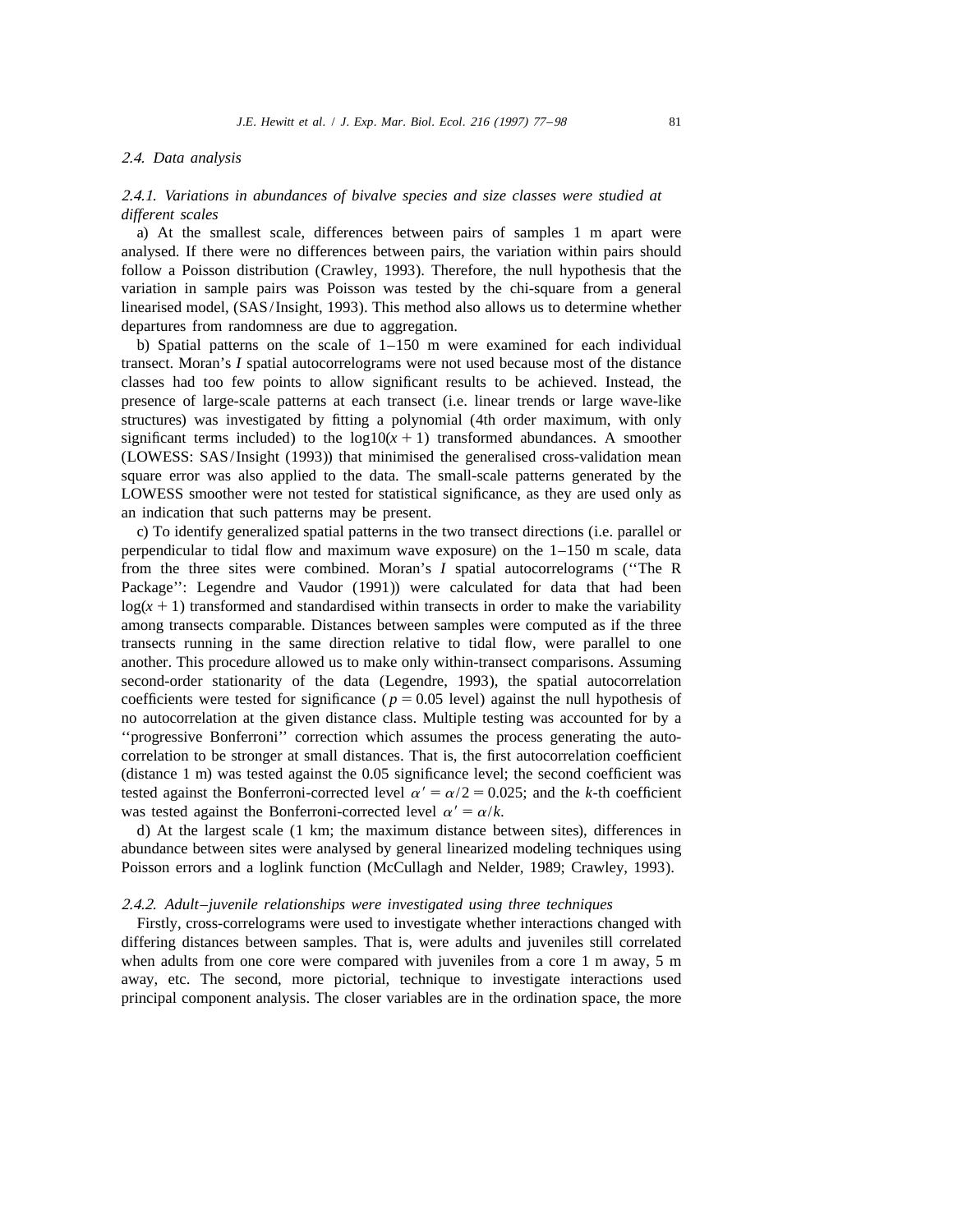highly correlated they are. Thirdly, we tested the consistency of relationships found. Correlations between adults and juveniles were analysed at a variety of spatial extents (e.g. at each of the sites, then at each of the transects within a site) and the different correlations found within each extent compared. For example, were the correlations found at the various sites similar? Were those gained from the two transects at each site similar to each other? This technique also allows us to determine whether correlations found at smaller scales (e.g. samples 1 m apart) are really due to differences at larger scales (e.g. inter-site differences). These three methods are described in detail below.

(a) Non-ergodic cross-correlograms (Isaacks and Srivastava, 1989) were used to model statistically spatial covariation (Rossi et al., 1992) of data combined for the two directions (see Section 2.4.1(c)). The cross-correlogram methodology is given in Appendix A. Computations were done using the programs of Deutsch and Journel (1992), based on the Fortran library of geostatistical subroutines of these authors. Data were log  $(x + 1)$  transformed and standardised within transects (see Section 2.4.1(c)). The standard *t* test for correlation coefficients was used (Sokal and Rohlf, 1995), as all cross-correlation coefficients were smaller than 0.5 in absolute value. Significance of the Pearson coefficients was not corrected for autocorrelation in the data since little significant autocorrelation was found (Clifford et al., 1989; Dutilleul, 1993). The ''progressive Bonferroni'' correction described above was applied to account for multiple testing.

(b) Principal component analysis. Calculations were carried out from a matrix of both Pearson and Spearman correlation coefficients (Lebart et al., 1979) calculated for all size classes of both bivalve species on data from the two directions separately. Eigenvectors were standardised to the square root of their respective eigenvalues for the representation, in order to correctly represent the projections of the angles (correlations) among variables in the space of the first two principal components.

(c) Correlations were computed for three spatial extents: both the parallel and perpendicular directions; each site; and each individual transect, on  $log10(x + 1)$ transformed data. Within each of these spatial extents, data were grouped into sets of 16 samples (i.e. samples  $\leq 36$  m apart), sets of 8 (samples  $\leq 16$  m apart), sets of 4 (samples  $\leq$  6 m apart); and pairs (samples 1 m apart). For the spatial extents of the two directions and each of the three sites, a further grouping of within-direction or within-site (i.e. samples  $\leq 150$  m) respectively was included. For each association, the covariance at each scale, from largest to smallest, was examined by pooling the within-group covariation and using this to calculate a new correlation coefficient, thus removing larger-scale differences. Although reference is made to whether correlation coefficients were significant at a 0.05 level unadjusted for the number of correlations run, we do not use this as a formal test statistic. Rather, it is a relative measure allowing us to explore the correlation structure, giving us an indication as to the result we would have got had that been the only analysis done. In order to determine whether the intensity (size of the correlation coefficient) or direction (sign of the correlation coefficient) of the relationships was consistent between directions, sites and individual transects, correlation coefficients were compared. A randomised permutation test was developed by B.H. McArdle (see Appendix B) that allowed us to compare correlation coefficients at all scales, within a particular spatial extent, simultaneously. Tests for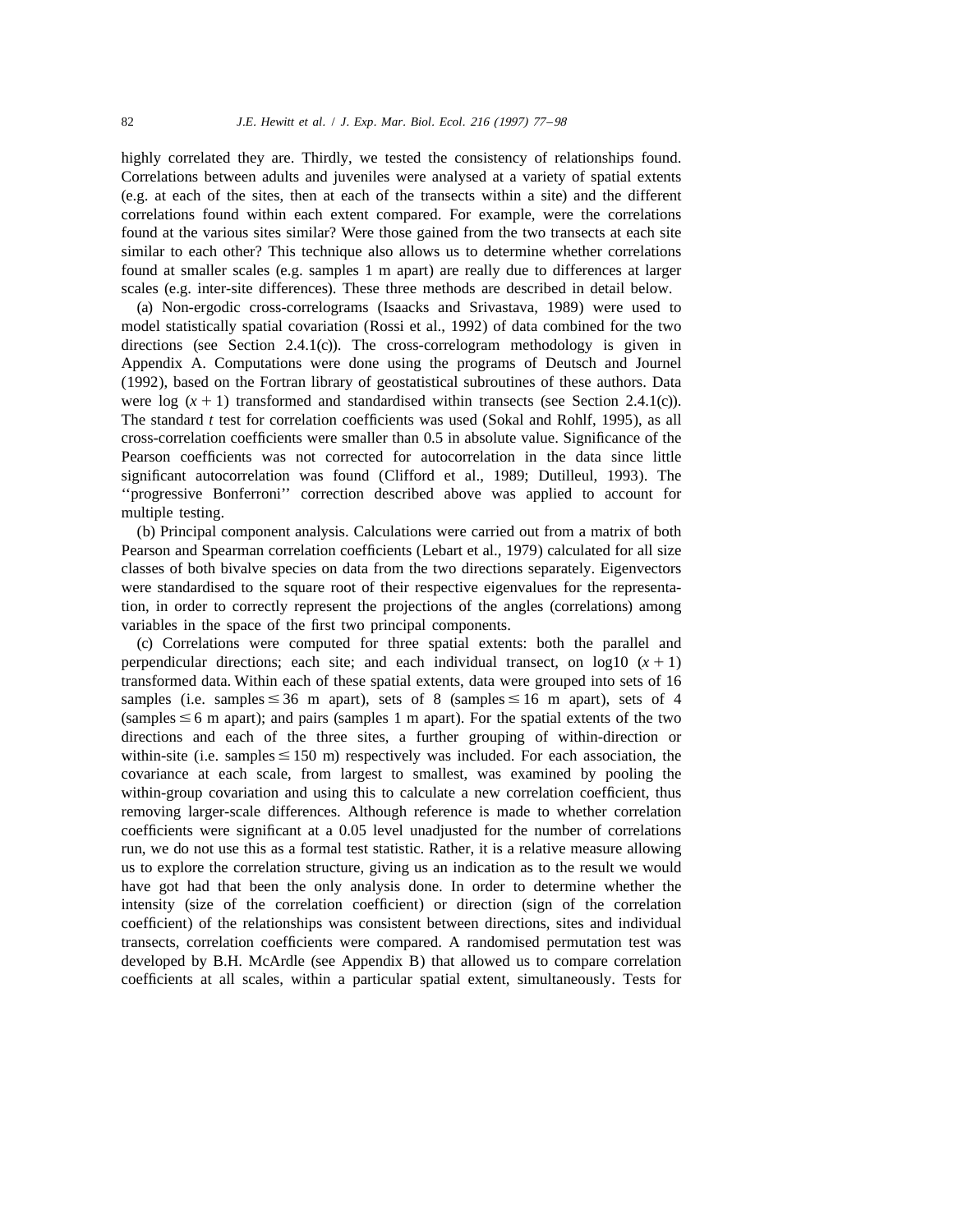differences between correlation coefficients (Sokal and Rohlf, 1995) at each scale were conducted only if the overall test was significant. While it is arguable that differences in relationships would best be investigated by examining differences in the slopes of the interactions, we felt that the presence of major error in both  $x$  and  $y$  variables, together with the complexity of the analysis, made this impractical.

2.4.3. *It is possible that significant correlations between numbers of adults and juveniles are due to some underlying physical factor affecting the distributions of both size classes*

To investigate this, Pearson correlation coefficients were calculated for bivalve numbers with some environmental variables (i.e. grain-size, elevation, shell hash). Those environmental variables that showed significant correlations with bivalve numbers were then included in a stepwise regression analysis of number of juveniles with numbers of adults. As in Section 2.4.2b, analyses were carried out on a variety of spatial extents; both directions; each site; and each individual transect. Again, although reference is made to whether correlation coefficients are significant at a 0.05 level unadjusted for the number of correlations run, we do not use this as a formal test statistic.

# **3. Results**

*Austrovenus* and *Macomona* exhibited mean densities of more than 1 individual per 10 cm diam. core at each site. For the purposes of this study, different size classes of each bivalve species were used (see methods). Unfortunately there were not enough *Macomona* in the 5–10 mm size class to warrant analysis. Similarly, very few adult  $($  > 10 mm) *Austrovenus stutchburyi* were found; the majority  $($  > 80%) of individuals were  $\leq 2.5$  mm (Fig. 2).

#### 3.1. *Spatial heterogeneity*

(a) Abundances from samples 1 m apart were significantly overdispersed for both size



Fig. 2. Frequency (%) histograms of the size-class structure of *Macomona* and *Austrovenus*, calculated from the combined dataset of all 6 transects.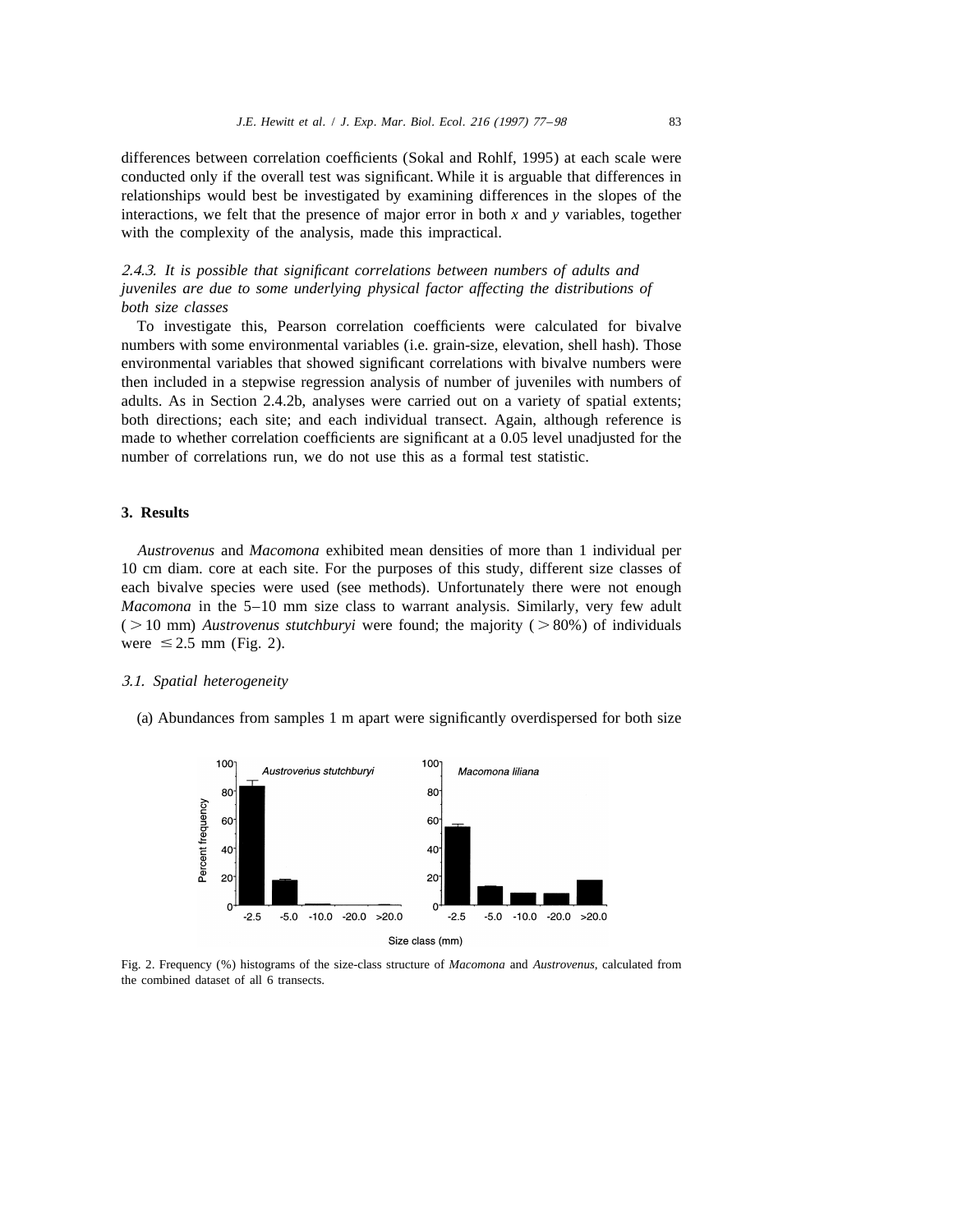Table 1

Size of the spatial structure suggested by the distances from peak to trough of fitted polynomial curves (and LOWESS smoothed data)

| Perpendicular Direction              |                                    |                  | Parallel Direction |                                 |                            |
|--------------------------------------|------------------------------------|------------------|--------------------|---------------------------------|----------------------------|
| Site 1                               | Site 2                             | Site 3           | Site 1             | Site 2                          | Site 3                     |
| $60 \text{ m}$                       | $40 \text{ m}$                     | $60 \text{ m}$   | gradient           |                                 |                            |
| 75 m                                 | $40 - 100$ m                       | 60 <sub>m</sub>  |                    |                                 |                            |
| $(15 \; \text{m})$                   | $(10-20 \text{ m})$                | $(15 \text{ m})$ |                    |                                 | $(10-20 \text{ m})$        |
|                                      |                                    |                  |                    |                                 | gradient                   |
| $(15-30 \text{ m})$                  |                                    |                  |                    |                                 |                            |
| $65 \text{ m}$<br>$(15 \; \text{m})$ | $30 - 50$ m<br>$(15-20 \text{ m})$ | 30 <sub>m</sub>  | 60 <sub>m</sub>    | gradient<br>$(10-20 \text{ m})$ | 75 m<br>$(15 \; \text{m})$ |
|                                      |                                    |                  |                    |                                 |                            |

classes of both species (df = 128,  $p = 0.0020$  for juvenile *Macomona*, and  $p = 0.0001$ for all other size-classes/species combinations).

(b) Within individual transects, spatial patterns were exhibited at most sites (Table 1). Only small juvenile *Austrovenus* exhibited patterns in all transects (Figs. 3 and 4). Patchiness generally occurred at more than one scale. For example, the fitted polynomials generally revealed trends or large (i.e. 65–75 m) wavelike structures while the smoothed data generally showed recurring patterns on the scale of 10–20 m. The smallest-size patches exhibited by juvenile *Macomona* and small juvenile *Austrovenus* were generally similar (i.e. between 10 and 20 m). Juvenile *Macomona* exhibited patterns on all perpendicular transects but only at one site on a parallel direction transect. Patch structure and size for adult *Macomona* was also more similar between transects of similar direction than between transects at a particular site.

(c) The spatial autocorrelograms for the different directions (Figs. 3 and 4) confirm the general results found for the individual transects. Significant positive autocorrelation occurs in the first distance classes of most of the autocorrelograms on the perpendicular direction transects. For both adult *Macomona* and large juvenile *Austrovenus* this occurs at 5 m (also at 10 m for adult *Macomona*) with no autocorrelation detected at 1 m (Fig. 3). Juvenile *Macomona* and small juveniles of *Austrovenus* clearly display significant spatial autocorrelation at distances of 1 m and 5 m. However, only the small juvenile *Austrovenus* display significant positive autocorrelation in the parallel direction transects (Fig. 4). Thus, using a less detailed sampling strategy in the perpendicular direction at 2 of the sites did not apparently affect our ability to detect pattern. Many of the correlograms (Figs. 3 and 4, see Table 2 for summary) have overall shapes indicative of spatial structures at scales larger than 150 m (Legendre and Fortin, 1989); which is the maximum length of transects in the present study.

(d) Some differences in abundances between sites existed for the different size classes of the two bivalve species (see Fig. 5). Large juvenile *Austrovenus* were more abundant at site 3 than at either of the other 2 sites ( $df = 2$ ,  $p = 0.0001$ ). Small juvenile *Austrovenus* were also more abundant at site 3; however site 2 also had significantly larger numbers than site 1 (df = 2,  $p = 0.0001$ ). Conversely, adult *Macomona* were significantly less abundant at site 3 than either site 1 or site 2 (df = 2,  $p = 0.0001$ ).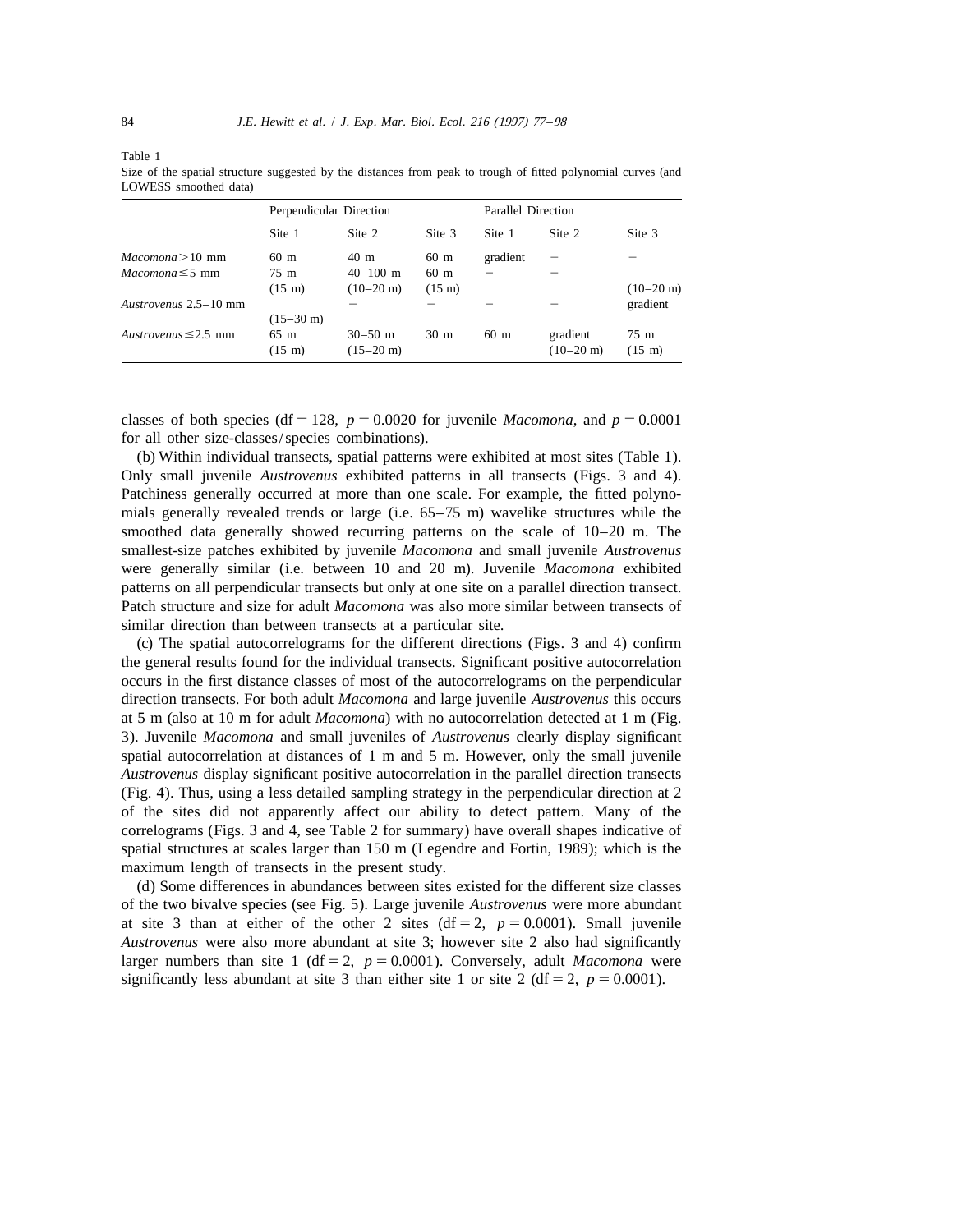

Fig. 3. Plots of variation in abundance of the two size classes of *Macomona* and *Austrovenus* along the perpendicular direction transects, together with the LOWESS smoothed curve (stipled line). When significant, the fitted polynomial trend surface (thick line) is also plotted and the  $r<sup>2</sup>$  value given. Also given are the Moran's *I* spatial autocorrelograms for each transect direction, with significant values indicated by black dots.

#### 3.2. *Adult*–*juvenile correlations*

## 3.2.1. *Results of cross correlogram analyses*

(i) Adult–juvenile *Macomona*. A significant negative correlation at 0 m was found along the parallel direction (Table 3), and a correlation of the same sign, although not significant, for the other direction (Fig. 6).

(ii) Adult *Macomona*–large juvenile *Austrovenus*. Positive correlation at 5 m combined with a negative (non-significant) coefficient at 0 m was found for the perpendicular direction transects (Fig. 6).

(iii) Adult *Macomona*–small juvenile *Austrovenus*. A positive correlation at 5 m combined with a negative (non-significant) coefficient at 0 m was found for the parallel direction transects (Fig. 6). This was the only correlogram exhibiting a significant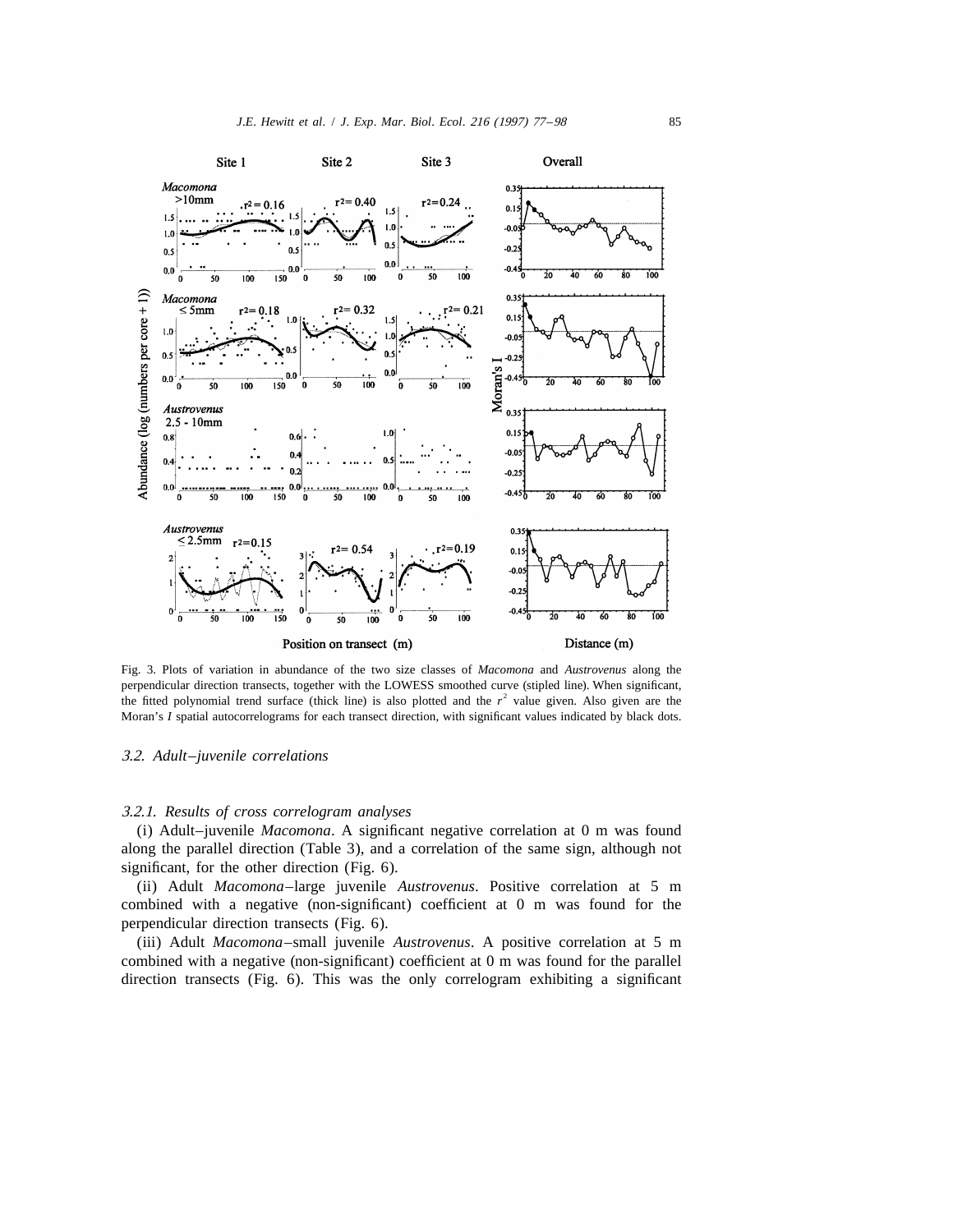

Fig. 4. Plots of variation in abundance of the two size classes of *Macomona* and *Austrovenus* along the parallel direction transects, together with the LOWESS smoothed curve (stipled line). When significant, the fitted polynomial trend surface (thick line) is also plotted and the  $r^2$  value given. Also given are the Moran's *I* spatial autocorrelograms for each transect direction, with significant values indicated by black dots.

Table 2 Summary of the Moran's *I* spatial autocorrelogram analyses

|                           | Perpendicular Direction | Parallel Direction        |  |
|---------------------------|-------------------------|---------------------------|--|
| $Macomona > 10$ mm        | $5-10$ m (gradient)     |                           |  |
| $Macomona \leq 5$ mm      | $1-5$ m (gradient)      | small-scale heterogeneity |  |
| Austrovenus 2.5–10 mm     | 5 m                     | (gradient)                |  |
| Austrovenus $\leq$ 2.5 mm | $1-5$ m (gradient?)     | $1 - 5$ m                 |  |

Comments on structures suggested by the overall shape of the correlogram rather than by significance test are given in brackets.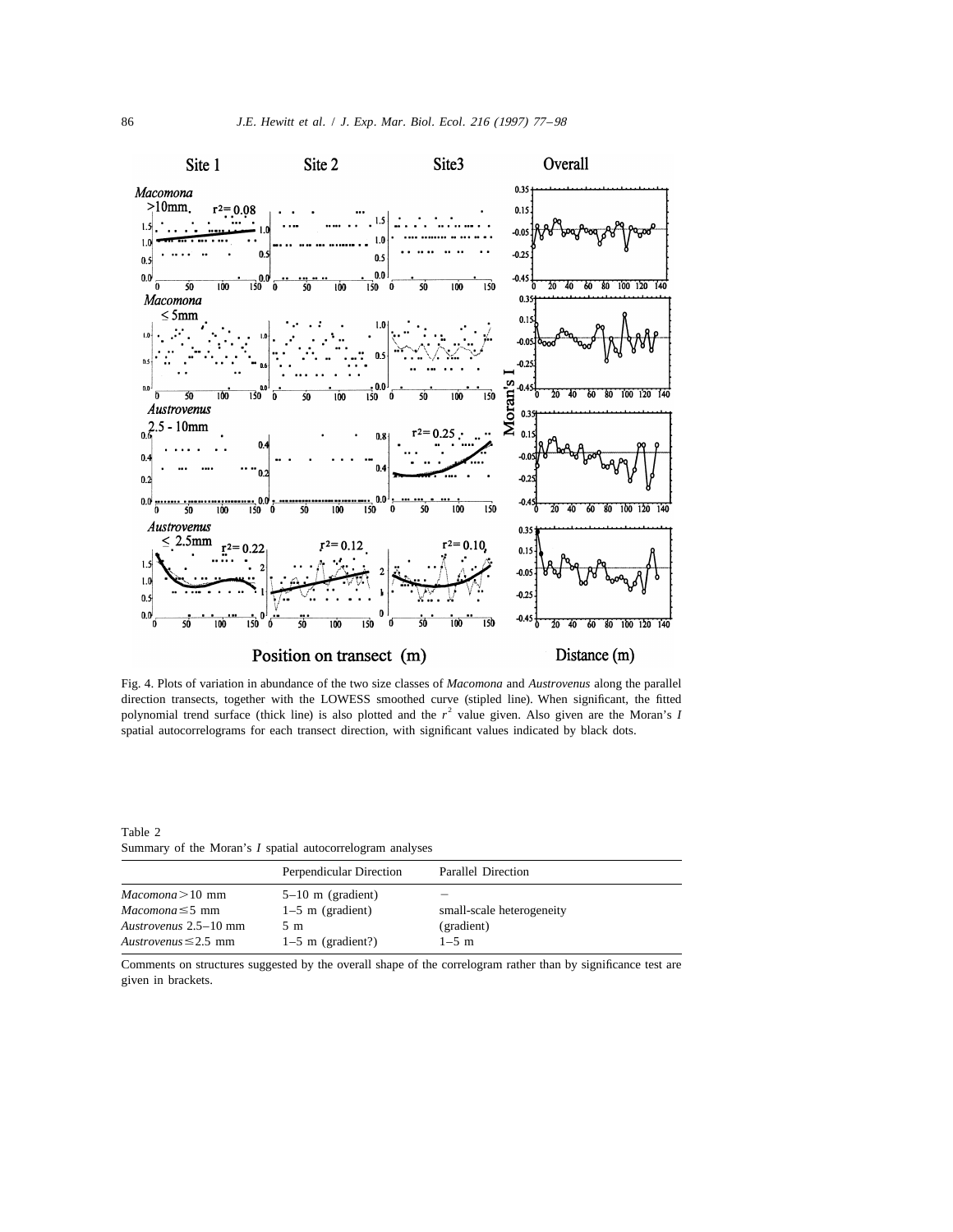

Fig. 5. Mean (+standard error) abundances of the two size classes of *Macomona* and *Austrovenus* for each transect at each site. Solid black bars represent perpendicular direction transects, while white bars represent parallel direction transects.

correlation at distance  $>$  5 m which was not matched by significant correlation in the same direction at a distance of  $\leq$  5 m.

In summary, no consistent differences across species and size classes were found for the 2 different directions (Table 3). Generally, both intensity and direction of correlations changed with scale; the strongest relationship was not always apparent at 0 m. In fact, of all the relationships between abundance of adult *Macomona* and juvenile bivalves investigated here, only juvenile *Macomona* in the parallel direction exhibited a significant (negative) correlation at 0 m. It is worthwhile examining the overall shape of the cross correlograms (Fig. 6). In this case, the relationship becomes positive with increasing lags, reaching a positive correlation coefficient at the 20 m lag that is nearly as high as the significant negative coefficient found at 0 m. A similar overall shape was found for the perpendicular direction. Both size classes of juvenile *Austrovenus stutchburyi* exhibited either low negative or zero correlations with adult *Macomona* at the 0 m lag for both directions. As with the adult versus juvenile *Macomona*,

Table 3

Results of the cross correlogram analyses between adult *Macomona* and juvenile *Macomona* and *Austrovenus*

| Interaction with                                                              | Perpendicular Direction                     | Parallel Direction                                         |  |
|-------------------------------------------------------------------------------|---------------------------------------------|------------------------------------------------------------|--|
| juvenile Macomona<br>large juvenile Austrovenus<br>small juvenile Austrovenus | positive at 5 m<br>$\overline{\phantom{a}}$ | negative at 0m<br>positive at 5 and 40 m, negative at 60 m |  |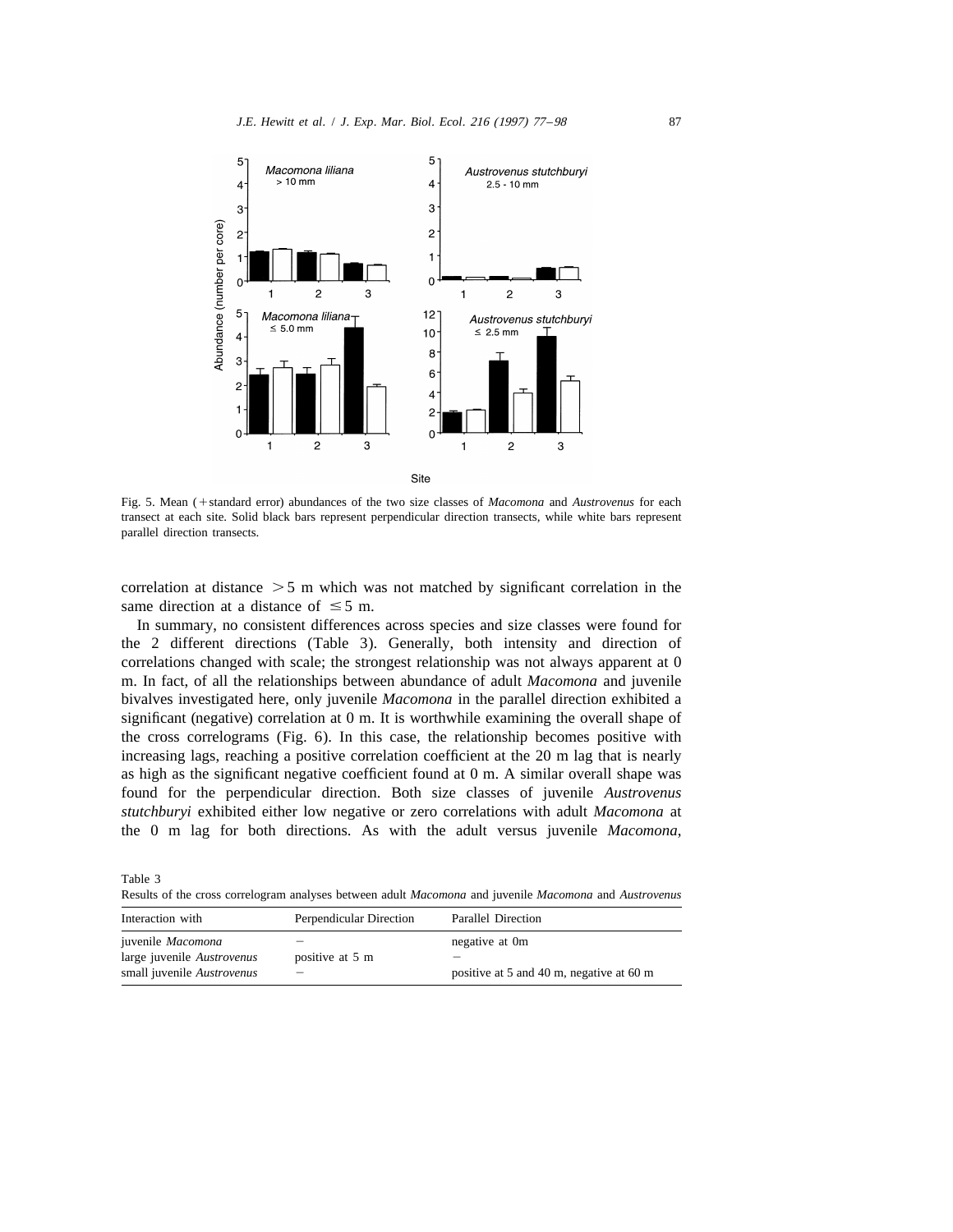

Fig. 6. Cross-correlograms between adult *Macomona* and juveniles of *Macomona* and *Austrovenus*. As cross-correlograms are not symmetrical, they were computed for both the  $+$  (circles) and  $-$  (squares) lag directions. Significant values are indicated by infilled symbols.

correlations became positive (sometimes significantly so) by 5 m, and either stayed positive thereafter or oscillated around zero.

## 3.2.2. *Results of principal component analyses*

Calculations performed on both the Pearson and the Spearman correlation matrix led to very similar graphs. As the percentage of variation represented in two dimensions is slightly larger for the Spearman correlations, only these results are presented here. Regardless of direction of the transect, three groups are apparent in the ordination space (Fig. 7): adult *Macomona*; intermediate sized *Macomona*; and the juveniles of both bivalve species. The short arrows indicate that the large juvenile *Austrovenus* size-class is badly represented in the space of the first two eigenvectors.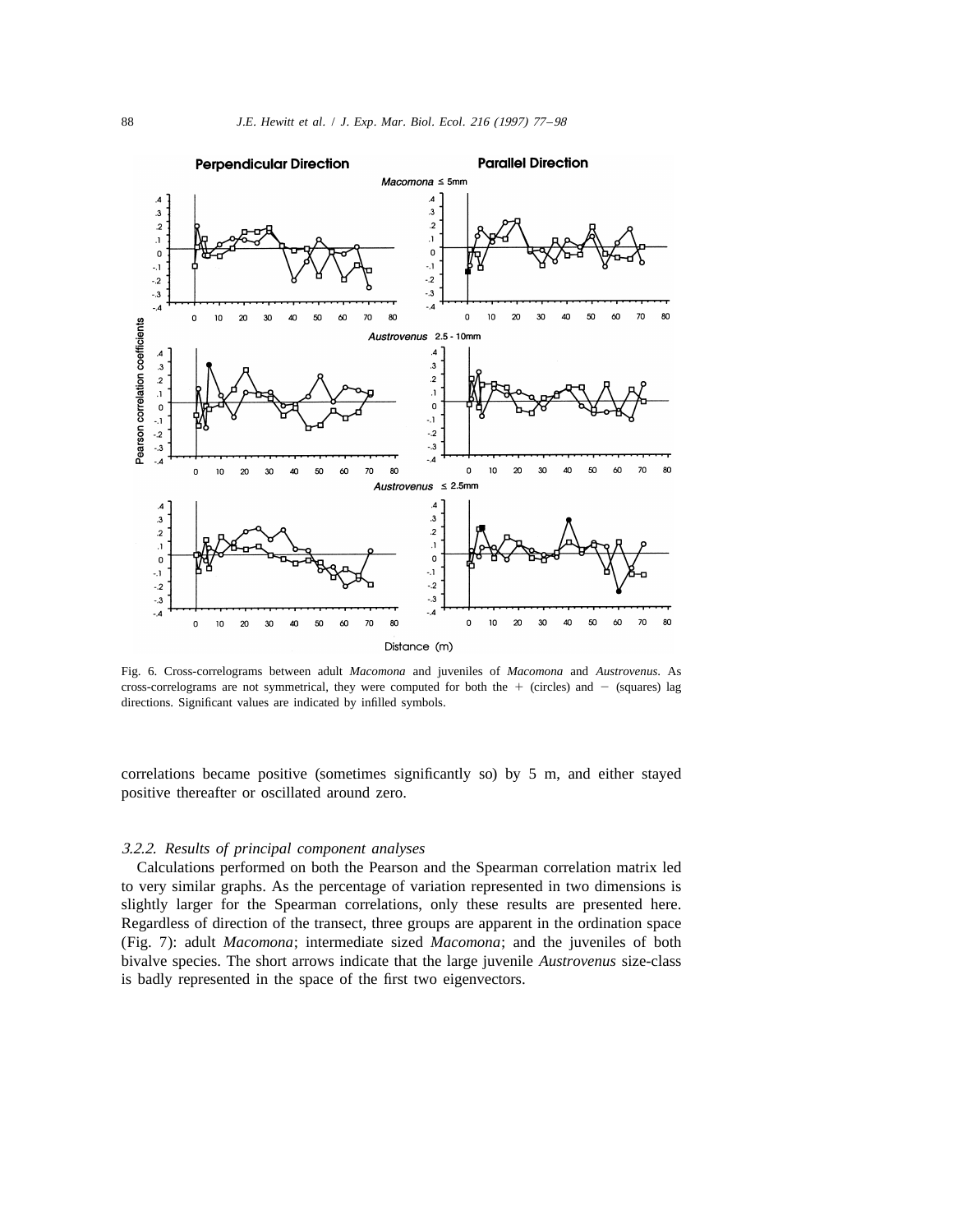

Fig. 7. Positions of variables in principal component ordination space. The first two eigenvalues explain 52.7%  $(29.0+23.7)$  of the variation.

## 3.2.3. *Results of correlation analyses*

(i) Adult–juvenile *Macomona*. No significant differences in correlation coefficients between directions or between sites (Table 4) were found, with all correlation coefficients being negative regardless of scale (Fig. 8(a) and (b)). However, significant differences in the correlation coefficients were found between individual transects (Table 4). This was mainly due to the size of the correlation coefficient (i.e. intensity), although there were indications of a difference in direction of the relationship at site 1 (Fig. 8(c)). At this site, a strong negative interaction was apparent in the parallel direction, and a non-significant positive relationship apparent for the other direction. This difference did not persist when smaller groups within the individuals transects were examined. In fact, no significant differences were found at the smaller scales, until pairs of samples 1 m apart were investigated. At this scale, correlation coefficients were negative for all transects except for the site 2 transect running in the parallel direction.

(ii) Adult *Macomona*–large juvenile *Austrovenus*. Only data from site 3 was analysed due to the low numbers of large juvenile *Austrovenus* found at the other sites. Correlation coefficients for the two directions were significantly different from each other (Table 4), with a nearly significant negative correlation in the perpendicular direction, and a non-significant positive interaction in the other direction (Fig. 8(d)). Although no significant differences between the directions were found for smaller scales, correlation coefficients were always negative for the perpendicular direction, and positive for the other direction.

(iii) Adult *Macomona*–small juvenile *Austrovenus*. No significant difference was found between transect directions (Table 4), when all the data was considered. Although no significant differences were found at any of the smaller scales, consistent negative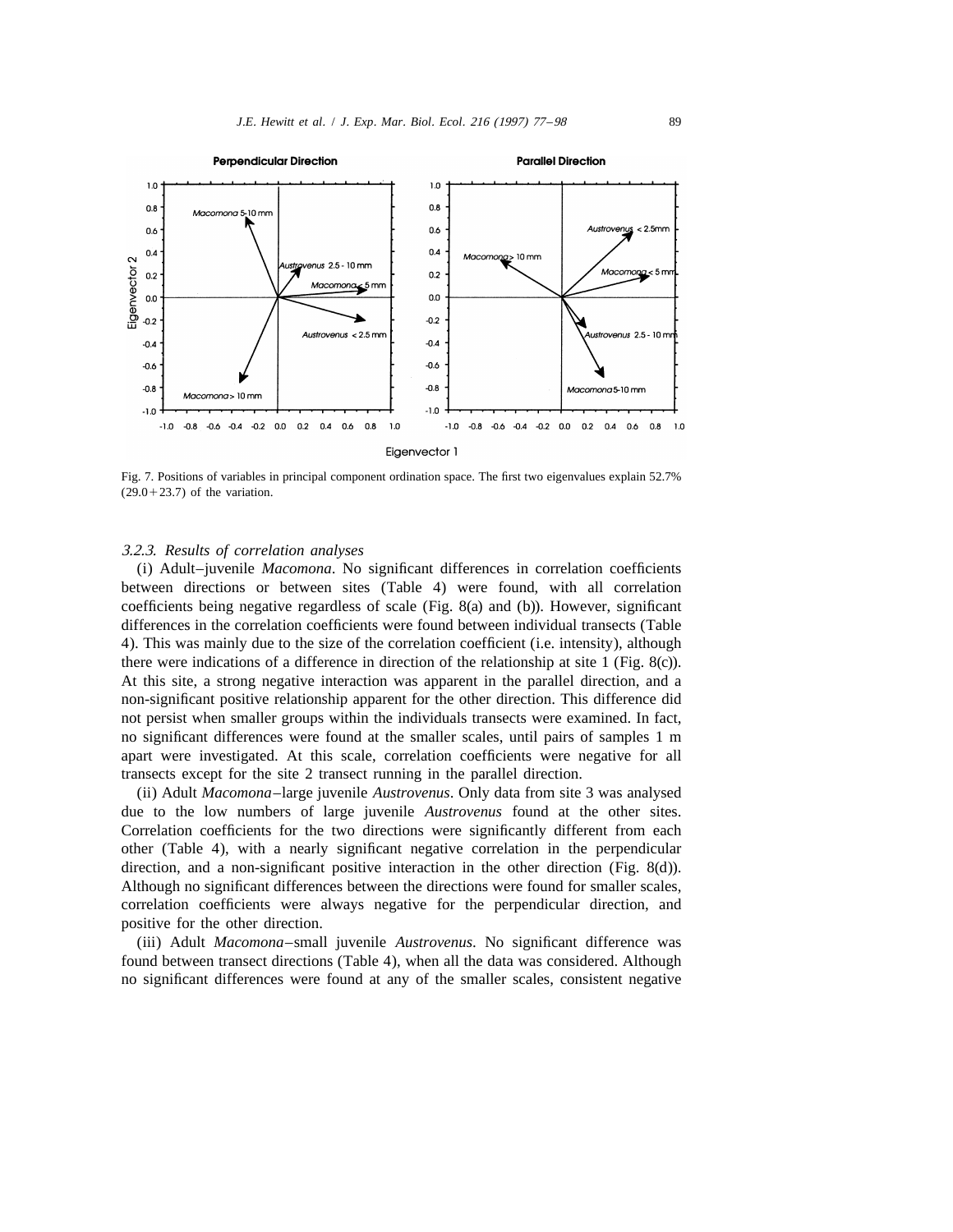Table 4

The results of the tests for similarity between correlation coefficients of juveniles with adult *Macomona* at each scale are given as  $x^2$  value (or *z* value for the comparison of the 2 directions) with the associated probability level in brackets

|            | Extent of<br>data group                                                                  | Juvenile<br>Macomona                                                      | Small juvenile<br><b>Austrovenus</b>                                                     | Large juvenile<br>Austrovenus                                        |
|------------|------------------------------------------------------------------------------------------|---------------------------------------------------------------------------|------------------------------------------------------------------------------------------|----------------------------------------------------------------------|
| directions | $\leq$ 1 km<br>$\leq$ 150 m<br>$\leq$ 36 m<br>$\leq 16$ m<br>$\leq$ 6 m<br>$1 \text{ m}$ | overall test not<br>significant                                           | overall test not<br>significant                                                          |                                                                      |
| sites      | $\leq$ 1 km<br>$\leq$ 150 m<br>$\leq$ 36 m<br>$\leq 16$ m<br>$\leq 6$ m<br>$1 \text{ m}$ | overall test not<br>significant                                           | 9.90 (0.007)<br>9.90(0.005)<br>5.41 (0.07)<br>9.59(0.008)<br>12.05(0.002)<br>6.04(0.049) |                                                                      |
| Transects  | $≤150$ m<br>$\leq$ 36 m<br>$\leq 16$ m<br>$\leq 6$ m<br>$1 \text{ m}$                    | 13.14 (0.022)<br>2.14(0.54)<br>5.23 (0.38)<br>5.84 (0.32)<br>8.12 (0.015) | 10.70(0.06)<br>5.17(0.16)<br>9.71 (0.082)<br>0.79(0.055)<br>5.44 (0.364)                 | $-2.13(0.016)$<br>$-1.44(0.075)$<br>$-1.36(0.087)$<br>$-1.57(0.058)$ |

Results are only given if the overall permutation test was significant at the 0.05 level.

correlations were found at smaller scales for the parallel direction (Fig. 8(e)). Significant differences between the correlation coefficients for the different sites were found at most scales (Table 4): with site 1 showing positive correlations; site 2, negative correlations; and site 3, low negative correlations (Fig. 8(f)). Although no significant differences were found between correlation coefficients for the individual transects at any scale, all correlations for site 1 were positive and all those for site 2 were negative (Fig.  $8(g)$ ).

In summary, correlation coefficients were generally low  $(< 0.5$ , Fig. 8). Relationships between adult *Macomona* and each size-class of juveniles, averaged over all 3 sites, were similar for the two transect directions. However, both adult–juvenile *Macomona* and adult *Macomona*–small juvenile *Austrovenus* relationships were variable in intensity and, more rarely, direction, depending on whether the spatial extent of the data was all 3 sites, each site separately, or individual transects. Generally, the direction of the relationship was consistent at all scales within each spatial extent used, with no particular scale showing stronger correlations than another.

### 3.3. *Analysis of environmental variables*

Out of all the environmental variables measured, only %sand content displayed no significant correlations with numbers of juveniles of either species at any scale. However, very little variation ( $\sigma$  < 2%) was available in the sediment composition variables and the only correlations observed for %mud and %gravel were with numbers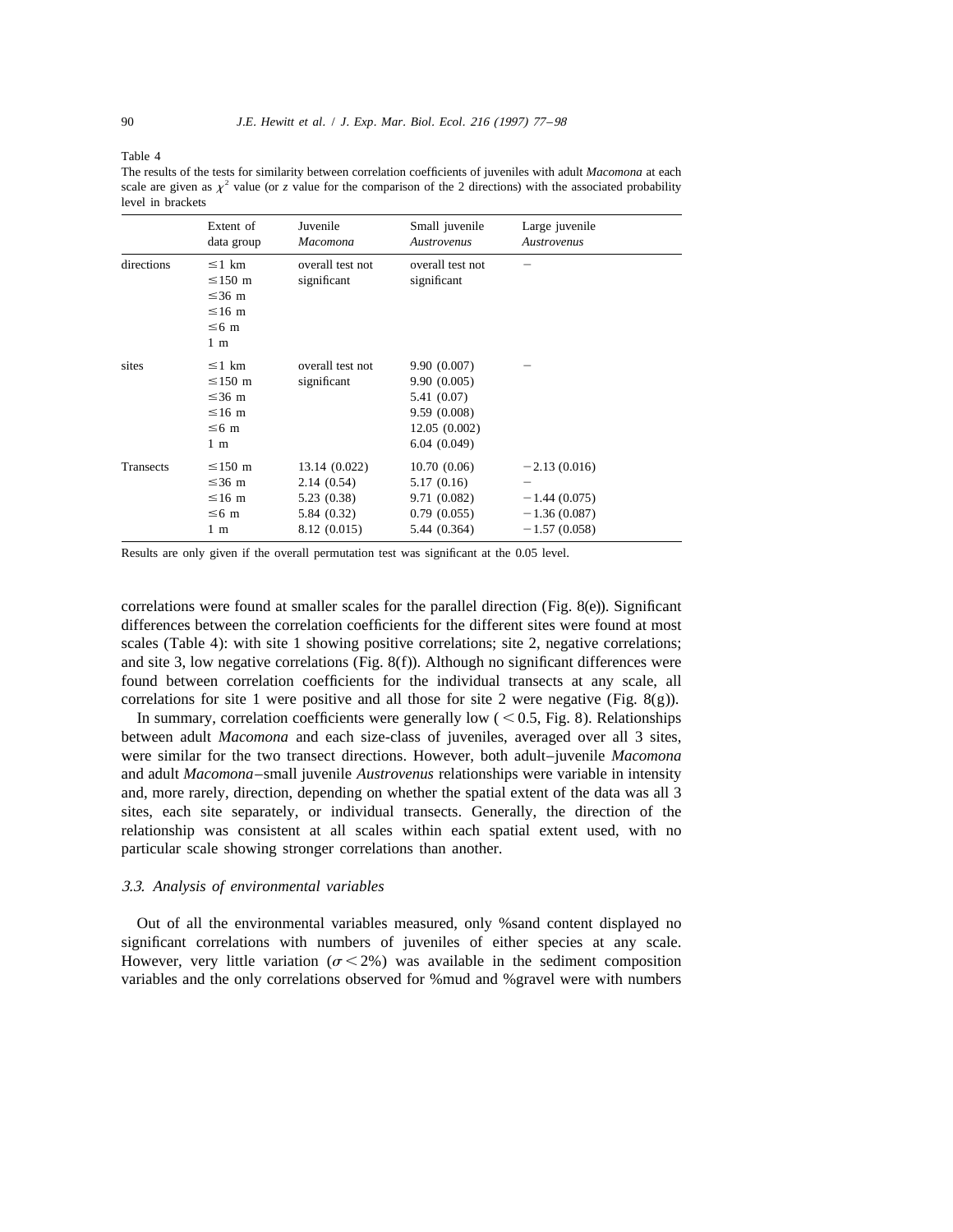

Fig. 8. Results of correlation analyses at different spatial extents with the effect of differences at larger spatial scales successively removed. The perpendicular direction is represented by a triangle; the parallel direction by a square; site 1 by a solid line; site 2 by a dashed line; and site 3 by a dotted line. Pearsons correlation coefficients that were significant at the 0.05 level are indicated by infilled symbols.

of small juvenile *Austrovenus* at one transect only. Significant correlations between the amount of shell hash and numbers of juvenile *Macomona* and elevation and numbers of small juvenile *Austrovenus* were also found at one transect only. However, correlations with shell hash were found for small juvenile *Austrovenus* at the larger spatial extent of the 2 directions, as well as over the entire dataset. Elevation was significantly positively correlated with numbers of both juvenile *Macomona* and small juvenile *Austrovenus* on the transect running perpendicular to tidal flow at site 2.

Grain-size variables were not used in the stepwise regressions as they were not available for each bivalve sample location and there were few significant correlations between them and juvenile bivalve data. None of the previously significant adult– juvenile relationships disappear when the environmental covariables, elevation and shell hash are included in a stepwise regression analysis (Table 5). However, 3 previously insignificant adult–juvenile relationships become significant when the effect of elevation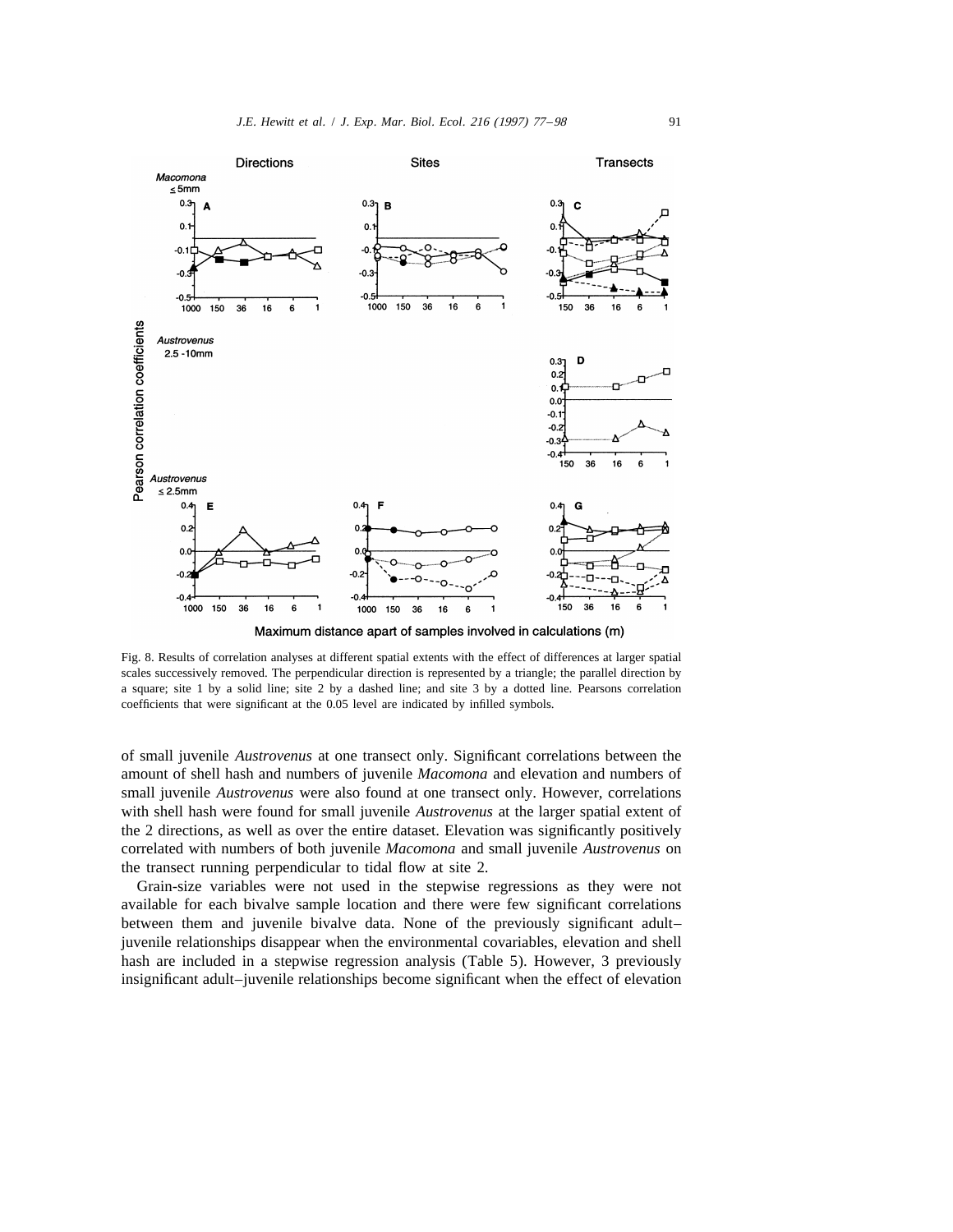Table 5

Results of stepwise regression analyses of numbers of juvenile *Macomona* and small juvenile *Austrovenus* with numbers of adult *Macomona*), with and without the effect of elevation (elev) and shell hash (hash)

| Site           | Direction     | $\boldsymbol{n}$ | Juvenile<br>adults<br>only | Macomona adults<br>plus other<br>effects | Small juvenile<br>adults only | <i>Austrovenus</i> adults<br>plus other effects |
|----------------|---------------|------------------|----------------------------|------------------------------------------|-------------------------------|-------------------------------------------------|
| 1              | Perpendicular | 61               |                            |                                          | 0.08(0.069)                   | 0.08(0.069)                                     |
| 1              | Parallel      | 60               | 0.15(0.011)                | 0.15(0.011)                              |                               |                                                 |
| $\overline{2}$ | Perpendicular | 40               | 0.10(0.026)                | 0.16(0.012)                              |                               | 0.12(0.031)                                     |
|                |               |                  |                            | elev 0.15 (0.015)                        |                               | elev $0.40$ ( $< 0.001$ )                       |
|                |               |                  |                            | hash 0.07 (0.075)                        |                               |                                                 |
| $\overline{2}$ | Parallel      | 60               |                            |                                          | 0.07(0.039)                   | 0.07(0.039)                                     |
| 1              | both          | 121              |                            | 0.03(0.051)                              | 0.04(0.019)                   | 0.04(0.019)                                     |
|                |               |                  |                            | elev 0.04 (0.031)                        |                               |                                                 |
| $\overline{c}$ | both          | 100              |                            |                                          | 0.03(0.053)                   | 0.04(0.035)                                     |
|                |               |                  |                            |                                          |                               | elev 0.09 (0.002)                               |
| 1 and 2        | Perpendicular | 101              |                            | elev 0.07 (0.006)                        |                               |                                                 |
| 1 and 2        | Parallel      | 121              | 0.03(0.032)                | 0.07 (< 0.001)                           | 0.05(0.009)                   | 0.05(0.009)                                     |
|                |               |                  |                            | elev 0.06 (0.003)                        |                               |                                                 |
| 1 and 2        | both          | 221              |                            | 0.02(0.040)                              | 0.08 (< 0.001)                | 0.08 (< 0.001)                                  |
|                |               |                  |                            | elev 0.05 (0.001)                        |                               |                                                 |

Analyses presented are for raw data as  $log(x+1)$  transformations generally resulted in less significant results. Partial  $r^2$  (with  $p$  values) are given. Only sites 1 and 2 are used in this analysis as elevation was not measured for all of site 3.

is taken into account. Overall, densities of adult *Macomona* remain important, together with elevation, in explaining density variations in juveniles at both the km scale and the 150 m scale. Again all correlations are weak  $(r < 0.50)$ .

#### **4. Discussion**

Preliminary surveys are often used to help design future experiments. If carried out in conjunction with experiments, they can also be useful in expanding experimental results into a broader context (Eberhardt and Thomas, 1991; Schneider et al., 1997). One of the major purposes behind this survey design was to collect data that would allow us to design another, more intensive survey at scales appropriate to the common species, in particular *Macomona*, inhabiting this sandflat (Legendre et al., 1997). Both the size distribution of species and their patch structure were analysed. The frequency histogram of the size classes of *Macomona* and *Austrovenus* suggested that to collect enough individuals sized  $>$  5 mm to allow most types of analyses to be carried out, the sample unit would need to be much larger than the one in this study. Similarly, if we wished to investigate size classes with a smaller range (e.g.  $0.5-1$  mm,  $1-1.5$  mm) we would need bigger sample units. Analysis of spatial patterns for the smaller size classes of the two species within each transect found 10–20 m patches within 50–75 m patches at all three sites, with indications of even larger patterns. This suggests that gridcells of  $\geq 20$  m should decrease the variability found as a result of the small-scale patches. Also a grid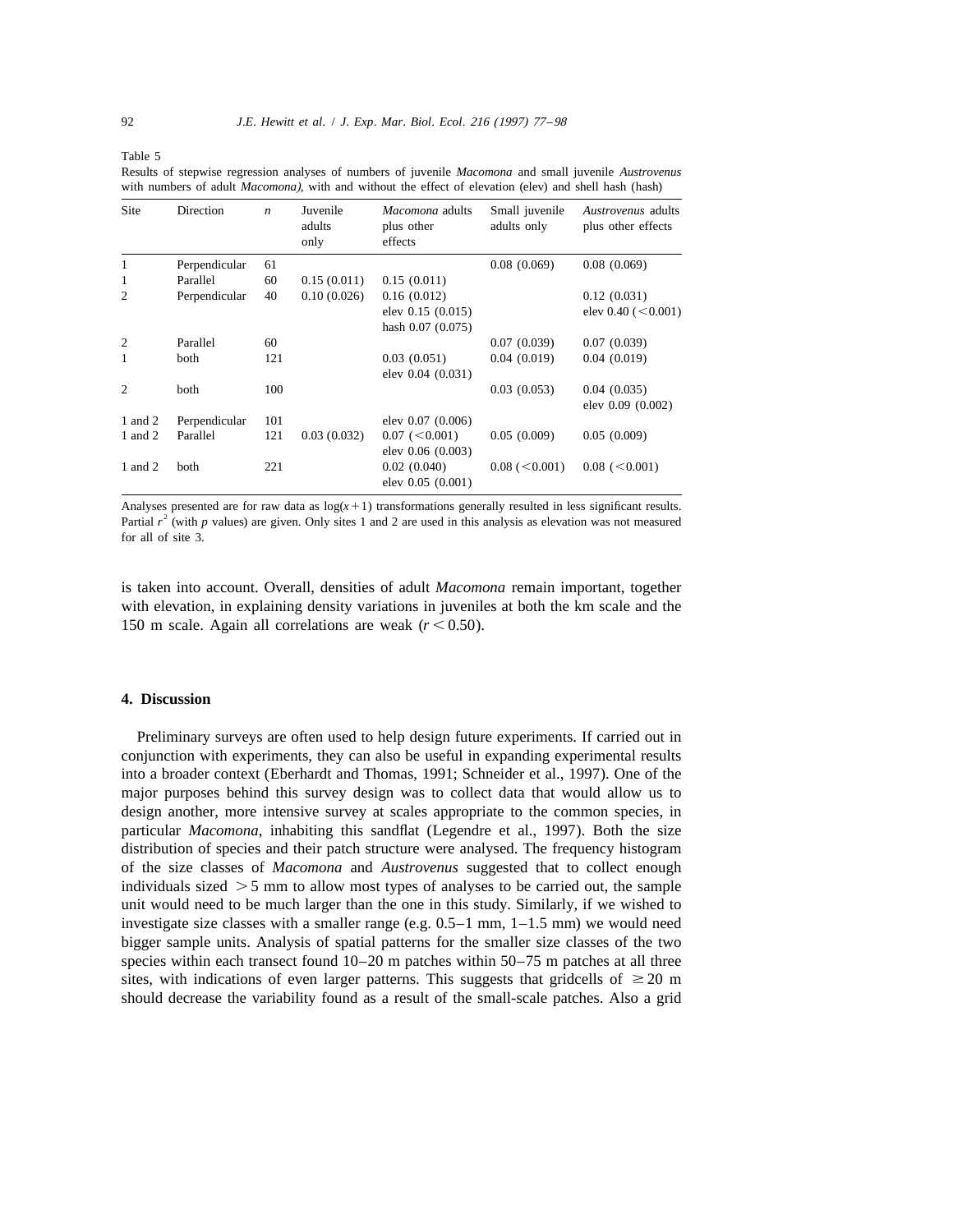extent of  $>$  200 m should allow several of the larger-sized patches to be incorporated within the grid.

The inconsistent results of field experiments on adult–juvenile interactions may be due to the effects of such interactions on population dynamics being overwhelmed by a variety of physical and biological factors (Commito, 1982; Eckman, 1983; Butman, 1987). Physical factors such as substrate and habitat characteristics (Olafsson, 1989; Ahn et al., 1993; Thrush et al., 1996) and exposure to waves and tidal currents (Baggerman, 1953; Beukema, 1973; Grant, 1983; Moller, 1986) have been suggested as being important. Our study was conducted in one habitat, over an area of relatively homogeneous substrate characteristics. The design of this study incorporated the possibility of a gradient in hydrodynamics or elevation. Results obtained from the individual transects suggested that spatial patterns in the abundance of juvenile *Macomona* may be affected by such factors. Strong within-transect patterns were apparent only on the transects that ran perpendicular to the direction of maximum wave exposure and tidal flow. We might have expected the direction exhibiting a lack of spatial patterns to either show no significant relationships or to show strongest relationships at the larger scales. Instead it was this direction (i.e. that parallel to tidal flow and maximum wave exposure) that showed the clearest relationships at the smallest (0 m) scale. Significant differences between the two directions, in terms of relationships between adults and juveniles, were only found for large juvenile *Austrovenus* and were driven by one site only. Thus, effects due to hydrodynamic gradients did not generally overwhelm other effects at the scale of this study.

Biological factors that may affect the outcome of adult–juvenile interactions include the specifics of animal biology/behaviour (Weinberg, 1984; Hines et al., 1989; Olafsson, 1989; Posey, 1990; Ahn et al., 1993). We found that the intensity and direction of the adult–juvenile bivalve relationship was dependent on species and juvenile size. However, for particular size classes of a particular species, intensity and direction of interaction was variable over different spatial extents, suggesting other factors may be important (e.g. predation).

It is now well recognised that while careful experimental research is necessarily of limited spatial and temporal scale, many processes either change their importance with changes in scale or operate over larger than experimental spatial and temporal extents. This survey was structured to identify any variation in intensity and direction of adult–juvenile relationships with changes in scale. Our results suggest that while some small-scale  $(0-1$  m) relationships occur, this is not the only scale, nor is it necessarily the scale showing strongest relationships. Larger-scale ( $>$ 5 m) positive interactions are likely and, in some cases, this overlies smaller-scale inhibition or avoidance. Results of correlations between adult and juveniles were variable in intensity and, sometimes, direction depending on the spatial extent used. It is unlikely that the variability in results is dependent on the actual density range of the adults as the site most different from the others in this respect (i.e. site 3) does not give the most different results.

Findings of this study suggest that the exploration of the importance of adult–juvenile interactions remains fraught with difficulties. Field experiments need to encompass an appropriate scale not only for the mechanics of the interaction, but also for the potential effect on abundances. Interactions may also not be confined to one process or one scale. For example, Black and Peterson (1988) conducted their experiment at the scale at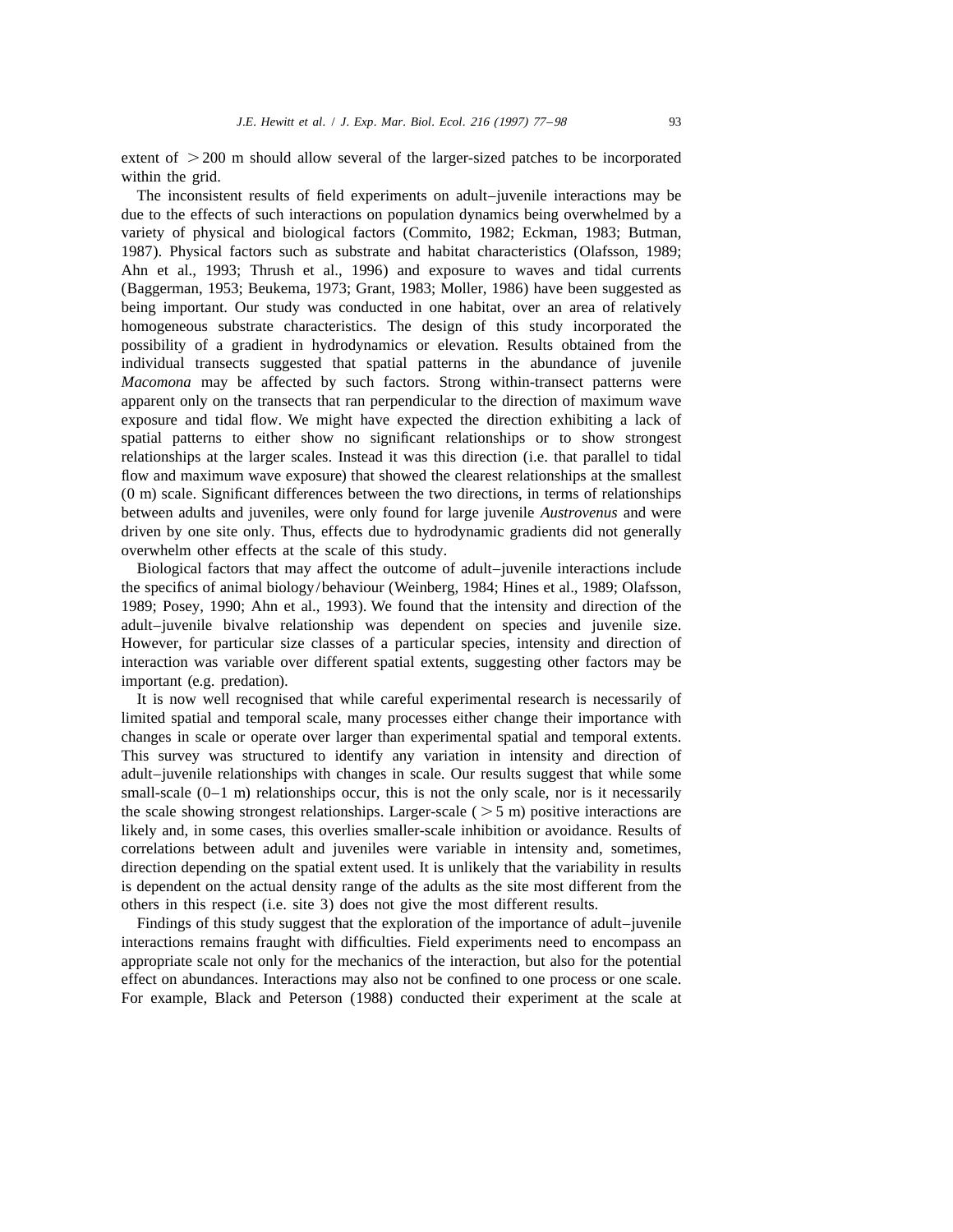which they considered interference competition for space to occur, but then concluded that this was the wrong scale for detecting preemptive competition. Furthermore, even systems comprised of small-scale homogeneous mosaics controlled by small-scale processes can produce patterns at larger scales that may sometimes appear unrelated to (and unpredictable from) the small scale dynamics (Gleick, 1988).

The stepwise regression analyses generally found that more variability could be explained by utilising environmental data. Like Legendre et al. (1997), we found elevation to be useful in explaining variations in the densities of juvenile bivalves. Our principal component analyses also suggested small juveniles of both species were highly correlated and probably under the control of the same dispersive processes. However, unlike Legendre et al. (1997), adding environmental variables did not remove the significance of adult-juvenile relationships. It is possible that this is a function of the differing scale of extent (1 km  $\times$  150 m vs. 250  $\times$  500 m), lag (1 to 5 m vs. 5 to 40 m) and grain (10 cm diam. vs.  $50 \times 50$  cm) of the two studies. We found that both extent and lag affected the correlations found in our study and Hewitt et al. (1996) found grain affected the significance of adult–juvenile correlations. We would also generally expect environmental variables to become more important with extents that take in larger gradients of these variables.

Our study supports the hypothesis that processes of a larger-scale than those commonly examined in field experiments may contribute to the variability of results from adult–juvenile interaction experiments. Different intensities and directions of relation were found at different scales and at different sites within one habitat type. While the relationships between adult *Macomona* and juveniles of both *Macomona* and *Austrovenus* found for the smallest lag (0 m) were negative, suggesting inhibition, positive associations were common at larger lags. However, while the results of field experiments may be variable and, at times, not support findings suggested by surveys, this does not mean that adult–juvenile interactions are unimportant. It becomes even more important to find methods of linking processes working at one scale with changes at other scales.

#### **Acknowledgements**

We thank Auckland Airport Security for access to the study site. This research was made possible by support from NIWA-NSOF and FRST-CO1517. Vonda Cummings, Tony Dolphin, Richard Ford and Michelle Wilkinson helped with the field work and preliminary sorting; and Graham McBride commented on a earlier draft of the manuscript.

# **Appendix A**

# **Calculation of cross correlograms**

Cross-correlograms can be used to model statistically the spatial covariation between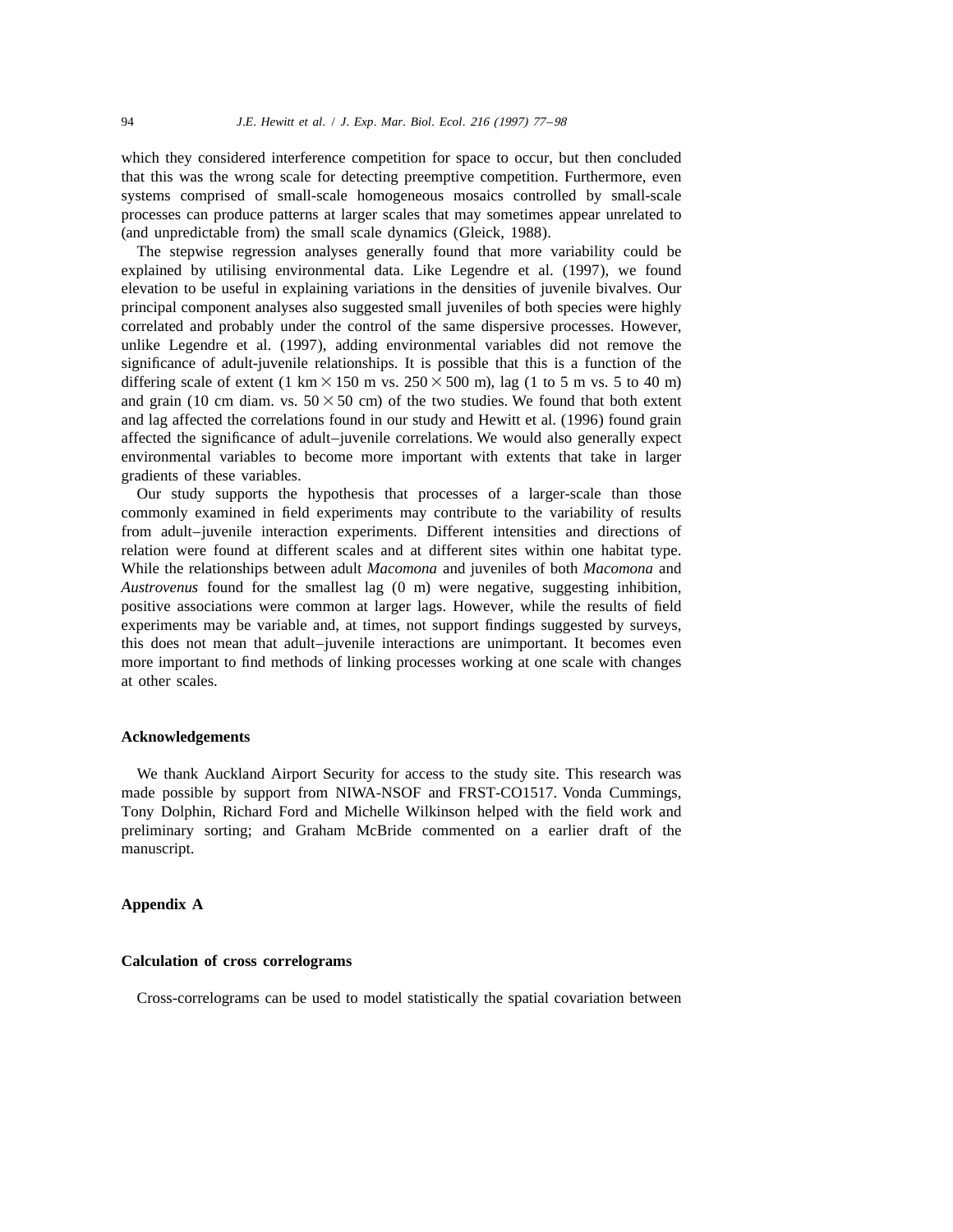two variables (Rossi et al., 1992) to compare two series of data for various distance classes. The cross-covariance between two variables *A* and *B* is estimated as:

$$
C_{AB}(\mathbf{h}) = \frac{1}{N(\mathbf{h})^{i}} \left[ z_A(x_i - m_{A-\mathbf{h}}) \cdot [z_B(x_j - m_{B+\mathbf{h}})] \right]
$$
(1)

where  $z_A(x_i)$  and  $z_B(x_j)$  are the values of variables *A* and *B* at locations  $x_i$  and  $x_j$ , separated by the distance vector **h**; *N*(**h**) is the total number of data pairs separated by **h** and  $m_{A-h}$  and  $m_{B+h}$  are the means of variables A and B at each end of vector **h**.

The cross-correlation is the cross-covariance standardized by the standard deviations:

$$
r_{AB}(\mathbf{h}) = C_{AB}(\mathbf{h})/(s_{A-\mathbf{h}} \cdot s_{B+\mathbf{h}})
$$
\n(2)

where  $s_{A-h}$  and  $s_{B+h}$  are the standard deviations of the variables A and B at each end of vector **h**. Note that  $r(h=0)$  is the coefficient of linear correlation between the two variables. The plot of the cross-correlation *versus* distance **h** is called a cross-correlogram.

Eq. (2) is called the non-ergodic cross-correlation (Isaacks and Srivastava, 1989). This statistical function accounts for any differences in mean and variance between the ends of distance vector **h** and removes the effect of changing means and variances in the study area (Rossi et al., 1992). With transect data, it is the exact equivalent of the coefficient of cross-correlation used in time series analysis. The programs available for time series analysis require, however, the data to be equi-spaced (constant lag). This is not the case with our data; so we used a geostatistical cross-correlogram programme that correctly handles unevenly-spaced data.

The cross-correlation is not symmetrical. The value of this function is not the same if calculated in opposite directions: Consequently, cross-correlograms must be computed and compared for both the  $+h$  and  $-h$  directions to detect a lag effect, which is an offset between the locations of extreme values of the two variables. In time series analysis, the direction to consider is often dictated by the hypothesis of causality to be tested (e.g. predators eat prey, rarely the opposite). When analyzing spatial data, such guiding principles are usually not available, except when a time-oriented process is at cause (e.g. currents).

The significance of the cross-correlation coefficient can be assessed by the test for significance of the correlation between two samples drawn from normal populations, where:  $\frac{d\mathbf{r}}{N(\mathbf{h}) - 2}$ 

$$
t = r_{AB} \sqrt{\frac{(N(\mathbf{h}) - 2)}{1 - r_{AB}}}
$$
 (3)

The null hypothesis to be tested is that the correlation is zero.

# **Appendix B**

#### **Randomised permutation method for testing consistency of correlations**

For clarity this explanation is based on testing whether correlations of paired samples are consistent between the three sites.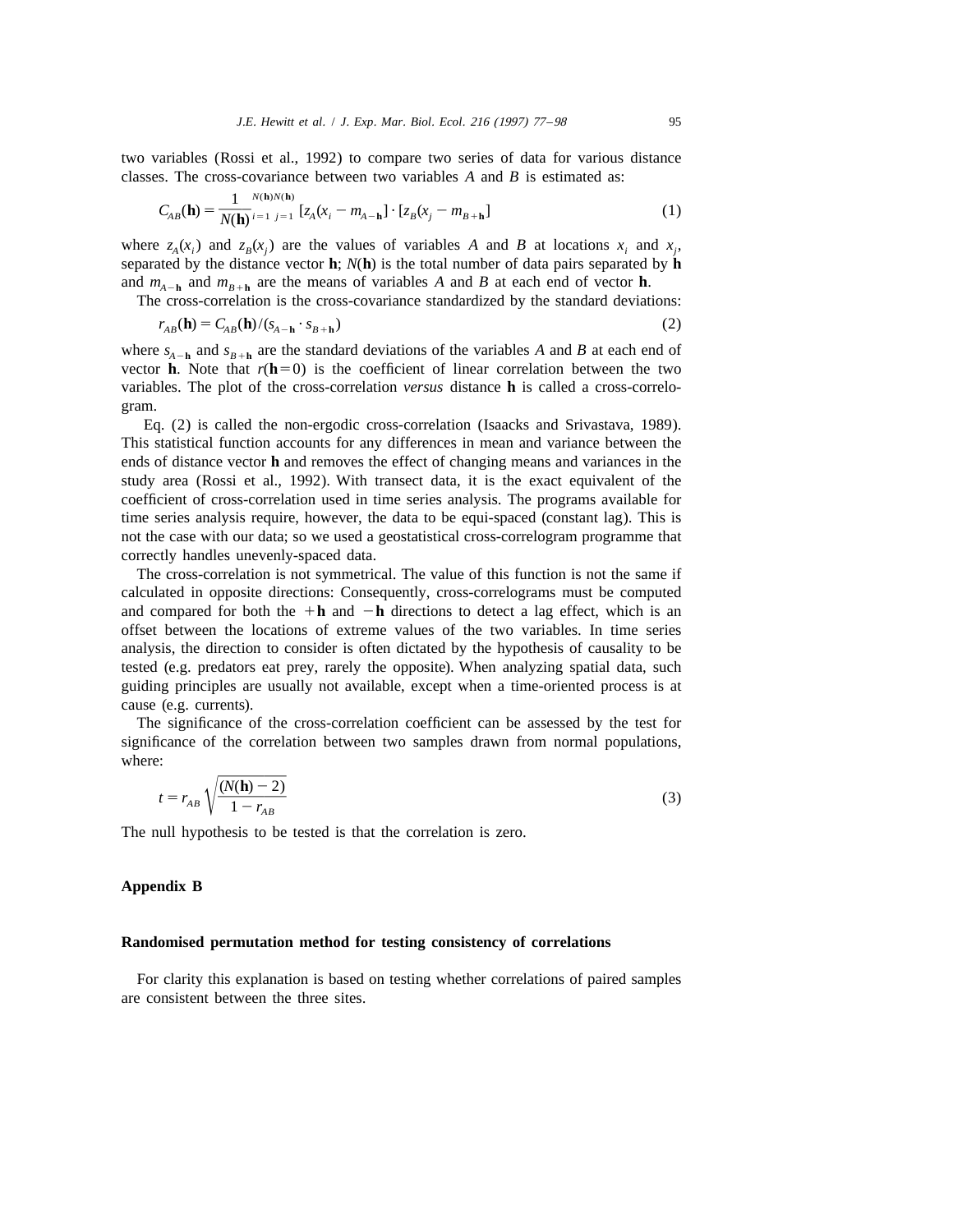- 1. Residuals are calculated for both variables within each pair and standardised to unit variance. This is to ensure their exchangeability during the permutation process.
- 
- 2. Correlations between residuals are then calculated for each site separately.<br>3. A  $\chi^2$  test statistic (Sokal and Rohlf, 1995) describing the difference between the correlations from the three sites is then calculated and stored
- 4. The pairs of residuals calculated in step 1 are then randomly permutated between the sites 2000 times and steps 2 and 3 are repeated, generating the null distribution of the
- 2 5. The observed  $\chi^2$  test statistic is then compared with the permutated null distribution.<br>The *p*-value is the proportion of permutation values exceeding the observed  $\chi^2$  test statistic.

## **References**

- Ahn, I.Y., Lopez, G., Malouf, R., 1993. Effects of the gem clam *Gemma gemma* on the early post-settlement emigration, growth and survival of the hard clam *Merceneria merceneria*. Mar. Ecol. Prog. Ser. 99, 61–70.
- Allen, T.F.H., Starr, T.B., 1982. Hierarchy Perspectives for Ecological Complexity. University of Chicago Press, Chicago, USA, 310 pp.
- Andre, C., Rosenberg, R., 1991. Adult-larval interactions in the suspension-feeding bivalves *Cerastoderma edule* and *Mya arenaria*. Mar. Ecol. Prog. Ser. 71, 227–234.
- Ardisson, P.-L., Bourget, E., 1992. Large-scale ecological patterns: discontinuous distribution of marine benthic epifauna. Mar. Ecol. Prog. Ser. 83, 15–34.
- Bachelet, G., Guillou, J., Labourg, P.J., 1992. Adult–larval and juvenile interactions in the suspension-feeding bivalve *Cerastoderma edule* (L.): field observations and experiments. In: Colombo, G., Ferrari, I., Ceccherelli, V.U., Rossi, R. (Eds.), Marine Eutrophication and Population Dynamics, 25th European Biological Symposium. Olsen and Olsen, Frededsborg, pp. 175–182.
- Baggerman, B., 1953. Spatfall and transport of *Cardium edule* L. Arch. Neerl. Zoology 10, 315–342.
- Beukema, J.J., 1973. Migration and secondary spatfall of *Macoma balthica* (L.) in the western part of the Wadden Sea. Neth. J. Zool. 23, 356–357.
- Black, R., Peterson, C.H., 1988. Absence of preemption and interference competition for space between large suspension-feeding bivalves and smaller infaunal macroinvertebrates. J. Exp. Mar. Biol. 120, 183–193.
- Butman, C.A., 1987. Larval settlement of soft-sediment invertebrates: The spatial scales of pattern explained by active habitat selection and the emerging role of hydrodynamical processes. Oceanogr. Mar. Biol. Ann. Rev. 25, 113–165.
- Clifford, P., Richardson, S., Hemon, D., 1989. Assessing the significance of the correlation between two spatial processes. Biometrics 45, 123–134.
- Commito, J.A., 1982. Importance of predation by infaunal polychaetes in controlling the structure of a soft-bottom community in Maine. USA. Mar. Biol. 68, 77–81.
- Commito, J.A., Thrush, S.F., Pridmore, R.D., Hewitt, J.E., Cummings, V.J., 1995. Dispersal dynamics in a wind-driven benthic system. Limnol. Oceanogr. 40, 1513–1518.
- Crawley, M.J., 1993. GLIM for Ecologists. Blackwell Scientific Publications, Oxford, 379 pp.
- Cummings, V.J., Pridmore, R.D., Thrush, S.F., Hewitt, J.E., 1993. Emergence and floating behaviours of post-settlement juveniles of *Macomona liliana* (Bivalvia: Tellinacea). Mar. Behav. Physiol. 24, 25–32.
- Cummings, V.J., Pridmore, R.D., Thrush, S.F., Hewitt, J.E., 1995. Post-settlement movement by intertidal benthic macroinvertebrates: Do common New Zealand species drift in the water column? N.Z. J. Mar. Freshwat. Res. 29, 59–67.
- Dayton, P.K., Tegner, M.J., 1984. The importance of scale in community ecology: A kelp forest example with terrestrial analogs. In: Price, P.W., Slobodchikoff, C.N., Gaud, W.S. (Eds.), A New Ecology: Novel Approaches to Interactive Systems. Wiley and Sons, New York, pp. 457–483.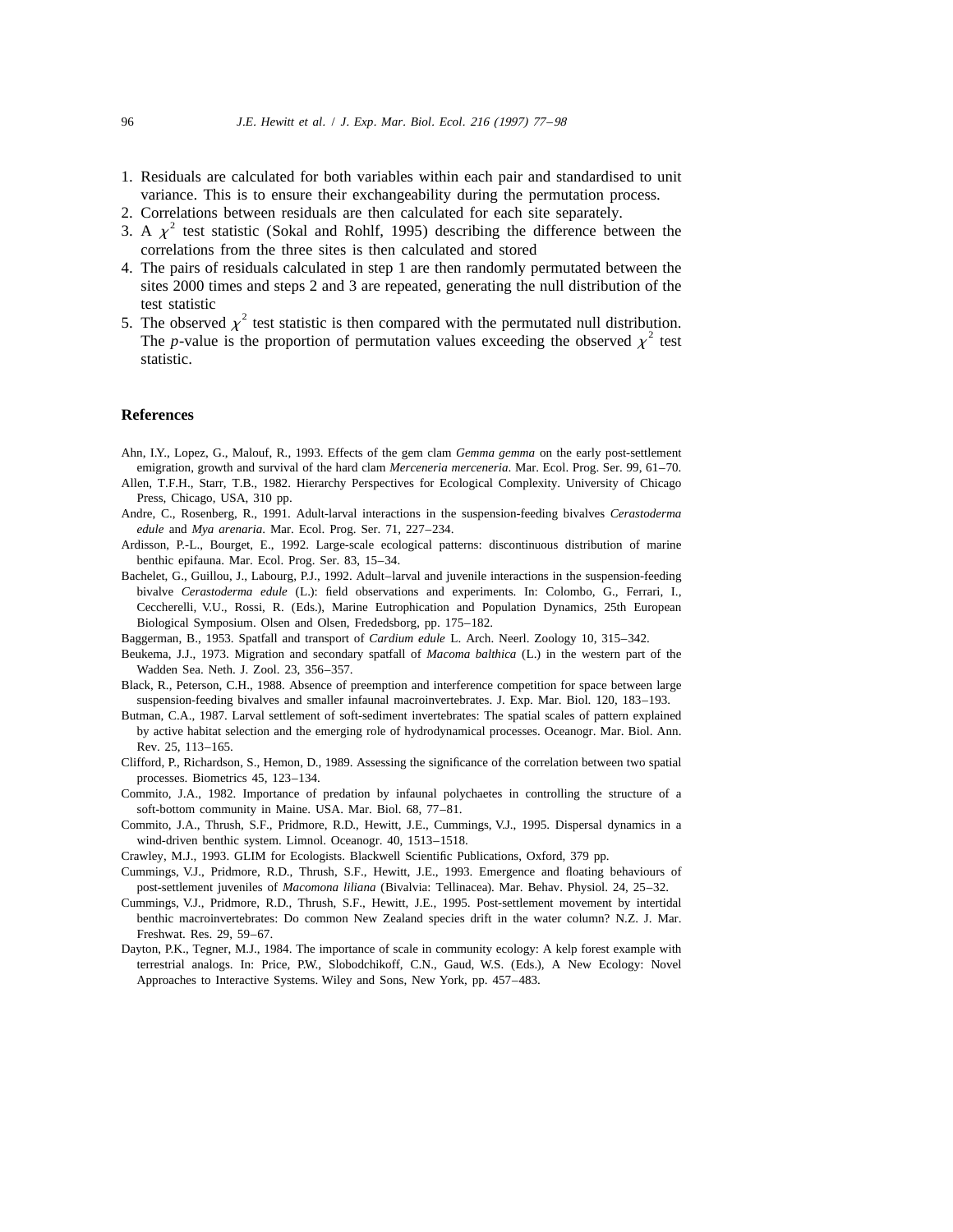- Deutsch, C.V., Journel, A.G., 1992. GSLIB: Geostatistical Software Library. Oxford University Press, New York. 340 p.
- Dutilleul, P., 1993. Modifying the *t* test for assessing the correlation between two spatial processes. Biometrics 49, 305–314.
- Eberhardt, L.L., Thomas, J.M., 1991. Designing environmental field studies. Ecol. Monogr. 61, 53–73.
- Eckman, J.E., 1983. Hydrodynamic processes affecting benthic recruitment. Limnol. Oceanogr. 28, 241–257.
- Folk, R.L., 1968. Petrology of Sedimentary Rocks. Hemphillis, Austin, Texas, U.S.A., 159 pp.
- Gleick, J., 1988. Chaos: Making a New Science. Cardinal, London, 352 pp.
- Grant, J., 1983. The relative magnitude of biological and physical sediment reworking in an intertidal community. J. Mar. Res. 41, 673–689.
- Hewitt, J.E., Thrush, S.F., Cummings, V.J., Pridmore, R.D., 1996. Matching patterns with processes; predicting the effect of size and mobility on the spatial distributions of the bivalves *Macomona liliana* and *Austrovenus stutchburyi*. Mar. Ecol. Prog. Ser. 135, 57–67.
- Hewitt, J.E., Pridmore, R.D., Thrush, S.F., Cummings, V.J., in press. Short-term stability of spatial patterns in macrofauna of a dynamic estuarine system. Limnol. Oceanogr.
- Hines, A.H., Posey, M.H., Haddon, P.J., 1989. Effects of adult suspension- and deposit-feeding bivalves on recruitment of estuarine infauna. Veliger 32, 109–119.
- Horne, J.K., Schneider, D.C., 1994. Lack of spatial coherence of predators with prey: A bioenergetic explanation for Atlantic cod feeding on capelin. J. Fish Biol. 45, 191–207.
- Isaacks, E., Srivastava, R.M., 1989. An introduction to applied statistics. Oxford University Press, New York.  $xix + 561$  p.
- Lebart, L., Morineau, A., Fénelon, J.-P., 1979. Traitment des données statistiques—Méthodes et programmes. Dunod, Paris. xiii  $+510$  p.
- Legendre, P., 1993. Spatial autocorrelation: trouble or new paradigm? Ecology 74, 1659–1673.
- Legendre, P., Fortin, M.J., 1989. Spatial pattern and ecological analysis. Vegetato 80, 107–138.
- Legendre, P., Thrush, S.F., Cummings, V.J., Dayton, P.K., Grant, J., Hewitt, J.E., Hines, A.H., McArdle, B.H., Pridmore, R.D., Schneider, D.C., Turner, S.J., Whitlatch, R.B., Wilkinson, M.R., 1997. Spatial structure of bivalves in a sandflat: scale and generating processes. J. Exp. Mar. Biol. Ecol. 216  $(1-2)$ , 99-128.
- Legendre, P., Vaudor, A., 1991. The R package: Multidimensional analysis, spatial analysis. Departement de sciences biologiques, Universitie de Montreal, Montreal, 142 pp.
- McCullagh, P., Nelder, J.A., 1989. Generalised Linear Models. Chapman and Hall, London, 2nd edn., 511 pp.
- Moller, P., 1986. Physical factors and biological interactions regulating infauna in shallow boreal areas. Mar. Ecol. Prog. Ser. 30, 33–47.
- Olafsson, E.B., 1989. Contrasting influences of suspension-feeding and deposit feeding populations of *Macoma balthica* on infaunal recruitment. Mar. Ecol. Prog. Ser. 55, 171–179.
- Olafsson, E.B., Peterson, C.H., Ambrose, W.G.J., 1994. Does recruitment limitation structure populations and communities of macroinvertebrates in marine soft sediments: the relative significance of pre- and post-settlement processes. Oceanogr. Mar. Biol. Ann. Rev. 32, 65–109.
- Posey, M.H., 1990. Functional approaches to soft-substrate communities: How useful are they? Rev. Aq. Sci. 2, 343–356.
- Powell, T.M., 1989. Physical and biological scales of variability in lakes, estuaries, and the coastal ocean. In: Roughgarden, J., May, R.M., Levin, S.A. (Eds.), Perspectives in Ecological Theory. Princeton University Press, Princeton, N.J., pp. 157–176.
- Pridmore, R.D., Thrush, S.F., Wilcock, R.J., Smith, T.J., Hewitt, J.E., Cummings, V.J., 1991. Effect of the organochlorine pesticide technical and deposit feeding bivalves. Mar. Ecol. Prog. Ser. 76, 261–271.
- Rossi, R.E., Mulla, D.J., Journel, A.G., Franz, E.H., 1992. Geostatistical tools for modelling and interpreting ecological spatial dependence. Ecol. Monogr. 62, 277–314.
- SAS/Insight, 1993. Users' Guide, Version 6. SAS Institute Inc., Cary, N.C., USA., 2nd edn., 490 pp.
- Schneider, D.C., Walters, R., Thrush, S.F., Dayton, P.K., 1997. Scale-up of ecological experiments: density variation in the mobile bivalve *Macomona liliana* Iredale. J. Exp. Mar. Biol. Ecol. 216 (1–2), 129–152.
- Sokal, R.R., Rohlf, F.J., 1995. Biometry. W.H. Freeman and company, San Francisco, 3rd edn., 859 pp.
- Solow, A., Steele, J.H., 1990. On sample size, statistical power, and the detection of density dependence. J. Anim. Ecol. 59, 1073–1076.